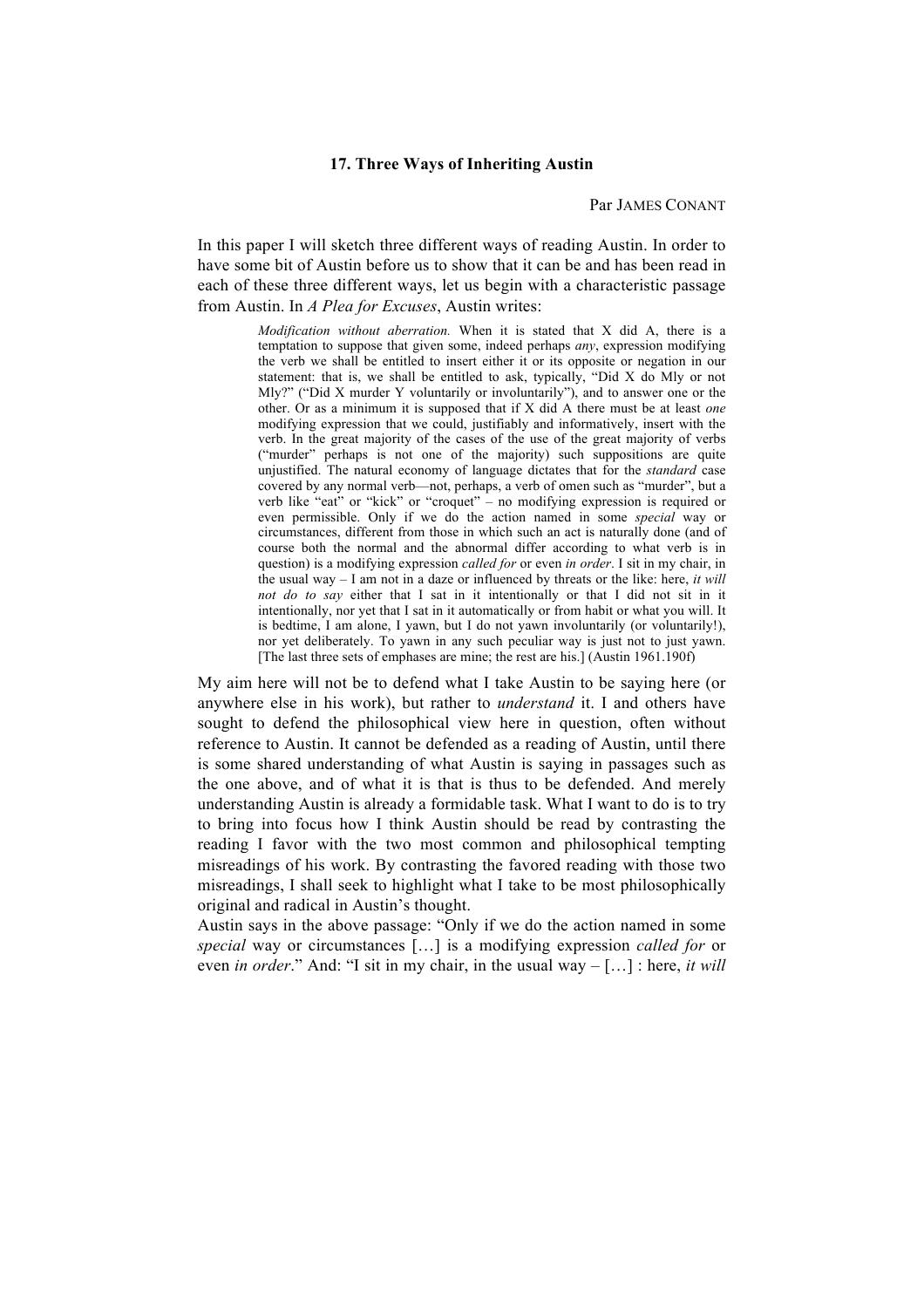*not do to say* either that I sat in it intentionally or that I did not sit in it intentionally…" The italicized bits are typical of a sort of locution one finds throughout Austin's work. Here is a brief list of examples of the sort of characteristically Austinian locution I have in mind:

(1) we would not say X

(2) we can say Y, but not X

(3) X cannot naturally be said

(4) it would not be found to make good sense to say X

(5) X is not called for

(6) X is not in order (or: X is out of order)

(7) X is not permissible

(8) it will not do to say X

(9) it would not be in place to say X

(10) X will not do

(11) X would not be in place

What I am after in this paper is the following question: How are we to understand these locutions as they occur in Austin's work? I think it is not an exaggeration to say that the significant differences in the ways in which Austin has been read have largely been a function of how these locutions end up, implicitly or explicitly, being construed by his interpreters. So what sort of thing *is* Austin trying to say when he says things like (1)-(11) above? What sort of claims are these? Are they claims about language? Or concepts? Or the world? If claims about language, what sort of claims about language? Or are these statements about the syntax of sentences with verbs and modifiers in them? Or are they claims about the semantics of such sentences? Or their pragmatics? If they are about concepts, then what is being claimed about such concepts? If they are about the world, then what sort of claims about the world are they? Are they ontological claims about which sorts of actions, or events, or things, or states of affairs there really are in the world?

I think all of the preceding questions are in various ways misguided, if our task is one of seeking to understand what Austin takes himself to be doing in passages such as the above. To pursue these questions would involve imposing our questions on Austin, taking him to be trying to answer the sort of question that philosophers usually want to ask. To take him to be doing this here is to miss what is most original and radical in his thought.

What I will do is to consider three rather different readings of Austin, each of the first two of which has a hold of a piece of what Austin is doing and the third of which is able to hold these two pieces together in a single coherent account in a way that neither of the first two is able to.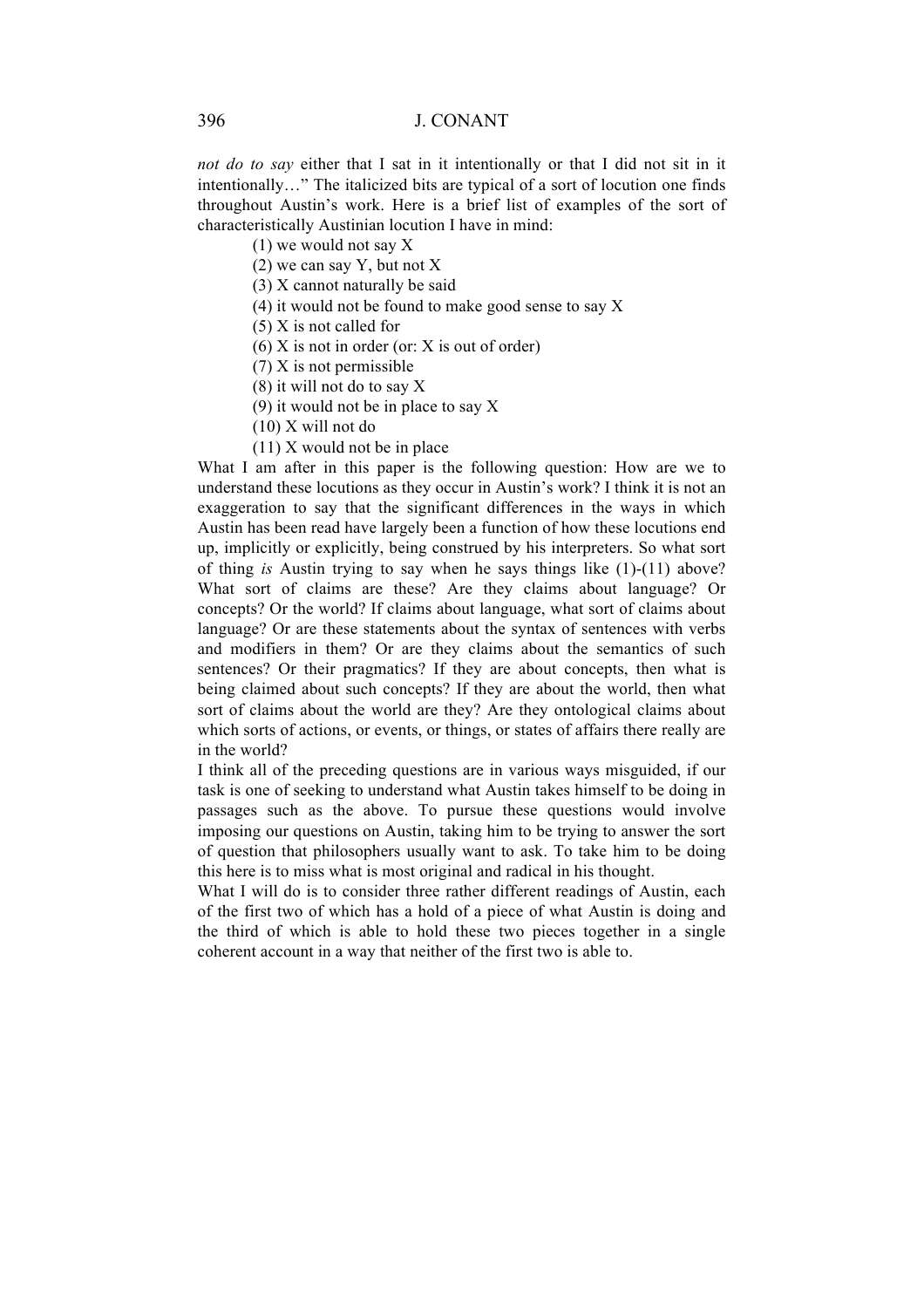The first way of reading Austin is by far the most common. It was arguably first put forward by John Searle and it has been devastatingly influential – devastating in the sense that some philosophers today are no longer able to read the pages of Austin's work in any way other than Searle's. When they read a remark by Austin that contains one of the eleven locutions listed above (or some similar locution) they hear the remark as making a Searlian point. There are any number of articles or chapters of books by Searle that one might focus on to bring out some of the characteristic features of the reading of Austin at issue here, but, for purposes of convenience, simplicity of exposition and focus, let us look at his early article "Assertions and Aberrations", where he takes up the interpretation of the passage from Austin with which we began.

Searle takes that passage to defend a general thesis – the thesis "no modification without aberration" – which he calls Austin's Thesis. And, as we shall see, he takes it to be a limiting case of a yet more general thesis that he takes Austin to be implicitly committed to. He doesn't think Austin is very clear that he is committed to the more general thesis. (And, indeed, if Austin *is* concerned to defend the thesis that Searle says he is, then it is true that Austin doesn't seem to be very clear that that is what he is doing.) Searle's article actually waffles a bit as to whether he takes himself to be offering a reading of what Austin *meant* to be doing (only less clearly than he might have) or whether he takes himself to be introducing modifications and improvements into Austin's original view, thereby telling a story about what Austin *should* have been doing, if only he had been clearer. Though he mostly purports to be offering an exposition of Austin's Thesis, Searle does say at one point in the article: "What I now propose to do is to make … points about the thesis which will enable us to see it in an entirely different light from what I think Austin originally intended" (Searle 1969b.207). Are we being brought to see the same thesis in a different light? Or are we supposed to come to see it in such an entirely different light that it no longer makes sense to think of it as the same thesis? For our purposes here, this particular question in the exegesis of Searle's exegesis of Austin need not be decided. It suffices, for our purposes, that many philosophers today take Austin to have been doing just what Searle either thought he was doing or thought he should have been doing.

Searle, in "Assertions and Aberrations" begins by restating Austin's thesis:

Let me try to state the thesis again. There is a class of expressions … used to describe or qualify descriptions of actions. It is incorrect to use any of these expressions or their negations to describe or qualify a description of an action unless the action satisfies certain conditions, which conditions Austin denotes by the notion of an aberration… (Searle 1969b. 206)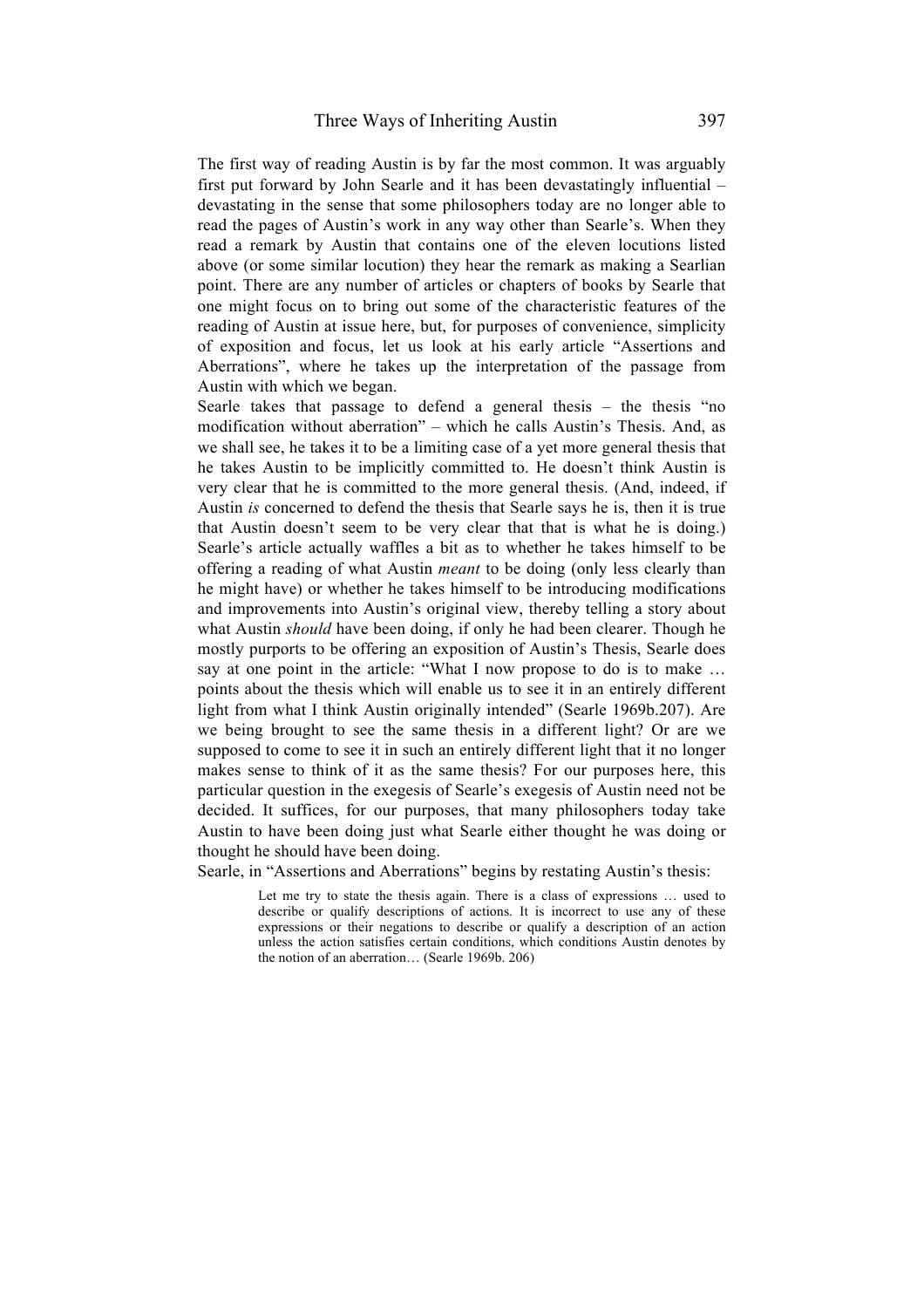## 398 J. CONANT

Some observations: Searle evidently takes Austin's thesis to be sufficiently unclear so as to benefit from restatement. His own restatement suggests that the place to begin, in seeking to understand Austin's thesis, is first to pick out *the relevant class of expressions* to which the thesis pertains; once we have done this, then we can go on to *specify the conditions* under which these expressions "are in order". This already involves a significant assumption: namely that the relevant class of expressions and the relevant class of conditions of possible use are fully independently specifiable. This puts in place a general form of answer to our question about the characteristically Austinian locutions that figure on the list above. When Austin speaks of certain things being "in order" or "called for", he is offering a theory about the permissible sorts of combinations that obtain between the sorts of elements that figure in each of these two independently specifiable classes of sorts of element. The first class consists of linguistic entities – words, phrases or sentences – that can be picked out independently of their circumstances of use. The second class consists of possible sorts of circumstances of use, where the relevant class of circumstances can be specified independently of any reference to the elements that belong to the first class. But this still leaves us with the following question: once we have picked out a class of expressions and a class of possible circumstances of use, what governs the conditions of their permissible combination? What sort of conditions are at issue here?

Having stated Austin's thesis, Searle goes on to ask if it is true:

Now we have our thesis. Is it true? Well, if one considers the actual use of words there seems to be a good deal in it. Consider the following sentence: "He went to the Philosophical Society meeting of his own free will." When would one naturally utter such a sentence? In describing a normal man under ordinary conditions attending such a society meeting? I think not. To imagine a case where we would actually utter the sentence would involve imagining rather special or aberrant conditions. (Searle 1969b.206)

Searle himself here uses one of our characteristically Austinian locutions, when he asks: "When would one naturally utter such a sentence?" But our question is: what kind of question is this? As Searle continues, it becomes increasingly clear what sort of question he thinks this must be and thus what sort of answer it requires:

> Or again consider the sentence: "He tied his shoes on purpose." It is not easy to imagine a situation where this would be in order. But try: "He stepped on the dog on purpose." Here it is easy to imagine a situation where this would be appropriate, and the reason seems to be that stepping on dogs is aberrant in some way that tying shoes is not. (Searle 1969b.206f)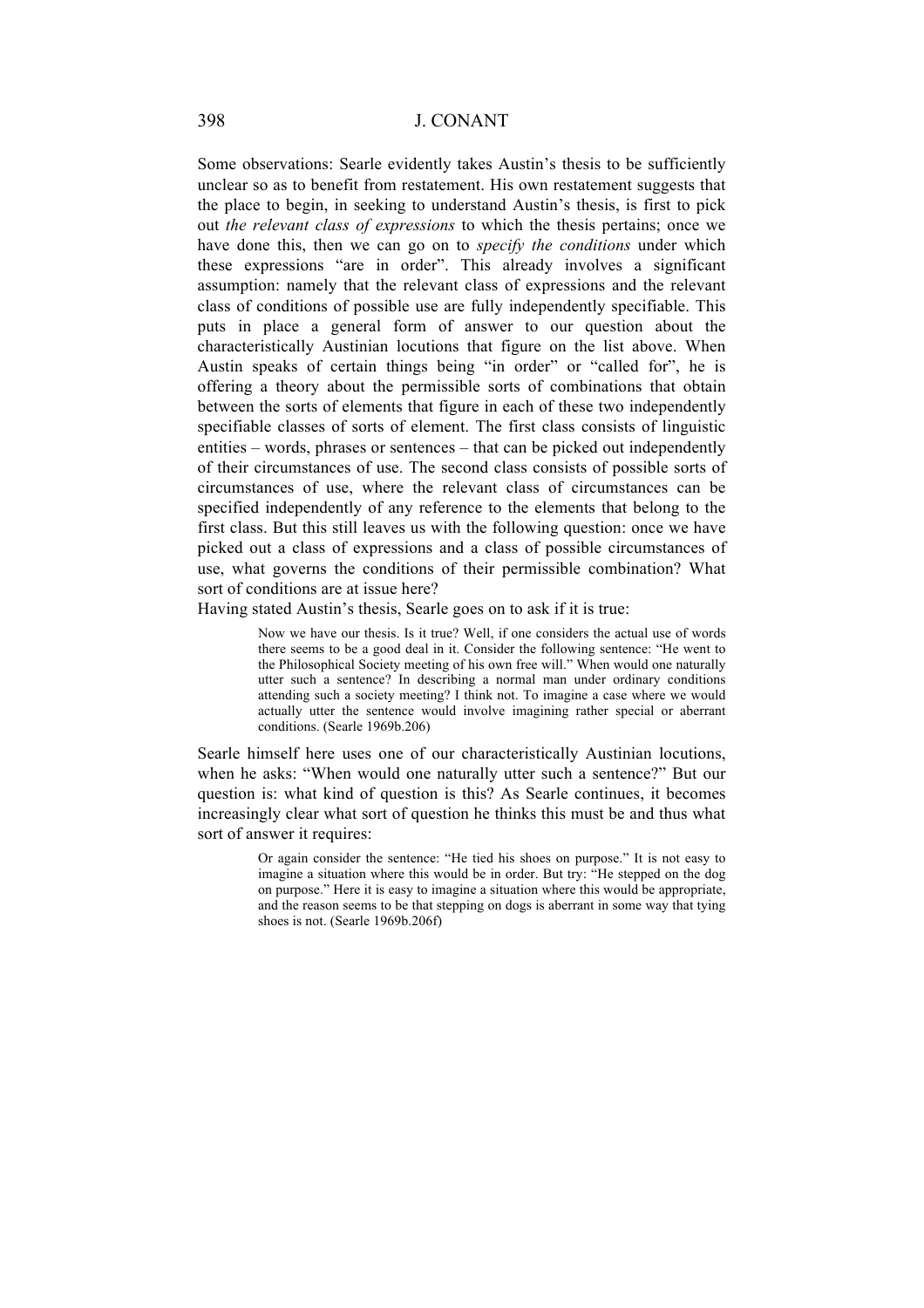We have a hint of what Searle thinks the answer to our question is when he says: "Here it is easy to imagine a situation where this would be *appropriate*." This suggests a line of answer to our question "What sorts of conditions (governing the possible combinations of expressions and circumstances) are at issue here?" What are at issue are appropriateness conditions. Of course, to say that an expression is appropriate does not, in itself, sound all that different from – or any more informative than – saying that it is called for or in order. But, in Searle's hands, the notion of appropriateness is given a particular sort of sense here – one that then laterally confers a parallel sort of sense on all of our other characteristically Austinian locutions. This sense becomes explicit when Searle spells out what he takes Austin's thesis to be:

> There are standard or normal situations. (People normally, e.g., buy their cars voluntarily, go to meetings of the Philosophical Society of their own free will, know when they are confronting a tree, remember their own names,…) It does not in general make sense simply to assert of a standard or normal situation that it is standard or normal unless there is some reason for supposing that it might have been non-standard or abnormal, or that our audience might have so supposed, or might have been supposed to so suppose. For to remark that it is standard is to imply or suggest that there is some reason for supposing that it might not have been standard. If a speaker describing a situation knows of no reason why anyone might suppose the situation non-standard or aberrant, or of any other reason why its standard character is worth remarking on, then his assertion that it is standard is out of order. (Searle 1969b.212)

It becomes clear here how Searle's conceives of the issue of what is or is not in order: there are two classes of items and conditions governing their permissible co-occurrence. The first class consists of propositions that people might utter. These propositions carry with them a set of conditions under which they would be true or false. To understand the propositions in question is to know what these (truth-) conditions are. The second class of elements consists of situations. The latter can be divided into two sorts: standard or normal situations or aberrant or abnormal situations. The appropriateness conditions in question here govern speech-acts of assertion – where assertion here concerns a relation between a proposition with a determinate set of truth-conditions and a situation with a determinately standard or aberrant character. Roughly speaking therefore: Searle takes the sorts of appropriateness-conditions that are at issue in Austin to concern the pragmatics of uttering certain sorts of propositions in certain sorts of circumstances, not the semantics of what is thereby uttered. Searle's analysis presupposes the possibility of drawing a sharp distinction here between (what philosopher's have called) sentence meaning and speaker's meaning – or alternatively between what philosophers have called narrow context and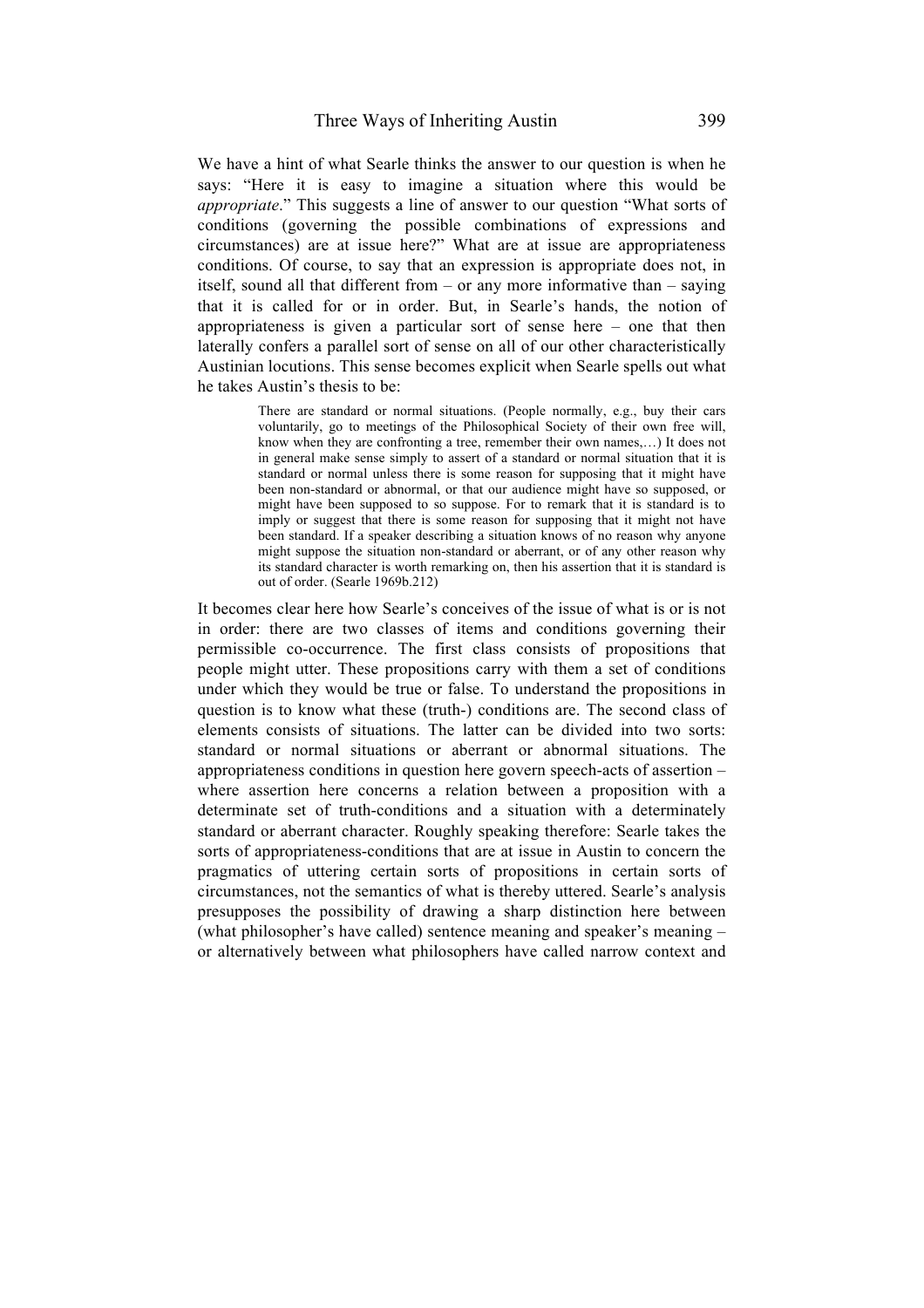wide context. Searle takes the meaning of the sentence uttered in each of these cases (where Austin speaks of an utterance as being out of order, not called for, etc.) to be fixed by "the rules of the language" (plus the semantic values of any indexicals occurring therein, and so on) and he takes that dimension of the meaning of a proposition to be secured prior to a particular speaker's calling upon it on a particular occasion of utterance. He takes Austin's complaint to be directed at a lack of appropriateness in the fit between such a determinately meaningful proposition and the wider context in which it occurs. If such appropriateness conditions are violated, we can, Searle thinks, through a determined effort, still come to fully understand *what* is thereby said; but it is much more difficult to do so in the case of an inappropriate utterance than would otherwise be the case (i.e., than in a case in which there is no violation of appropriateness conditions) because the inappropriateness of the act of utterance obstructs our view of what is said. Notice: This means that we are actually concerned here with two different sorts of circumstances of possible use of a proposition: there are the circumstances under which the proposition in question, if uttered therein, would be true as opposed to false, and there are the circumstances under which the proposition in question, if uttered therein, would be appropriate as opposed to inappropriate.

Here is a list of standard situations described by certain general propositions: People normally buy their cars voluntarily, go to meetings of the Philosophical Society of their own free will, know when they are confronting a tree, remember their own names. Here is a list of particular propositions: "I bought my car voluntarily.", "I came to this conference in Amiens on Austin of my own free will", "I know that that is a tree" (accompanied by a pointing gesture), "My name is James Conant" (said with great conviction for no apparent reason). On Searle's reading of Austin, not only the truth-conditions of the general propositions mentioned here, but also those of the particular propositions can be determined (once the reference of indexical expressions, such as the first-person pronoun, are fixed) independently of any further consideration of the situations in which each of them happens to be uttered, and, in particular, independently of considering whether the situations in question are standard or aberrant ones; and the classification of situations into standard and aberrant itself can be accomplished without any reference to the circumstances of utterance of any of the particular propositions. On our list of situations, all of the situations listed are (what Searle calls) normal ones. Now let us pair the situations and propositions, imagining the first proposition to be uttered in the first situation, etc. Each of the envisioned pairings between a proposition and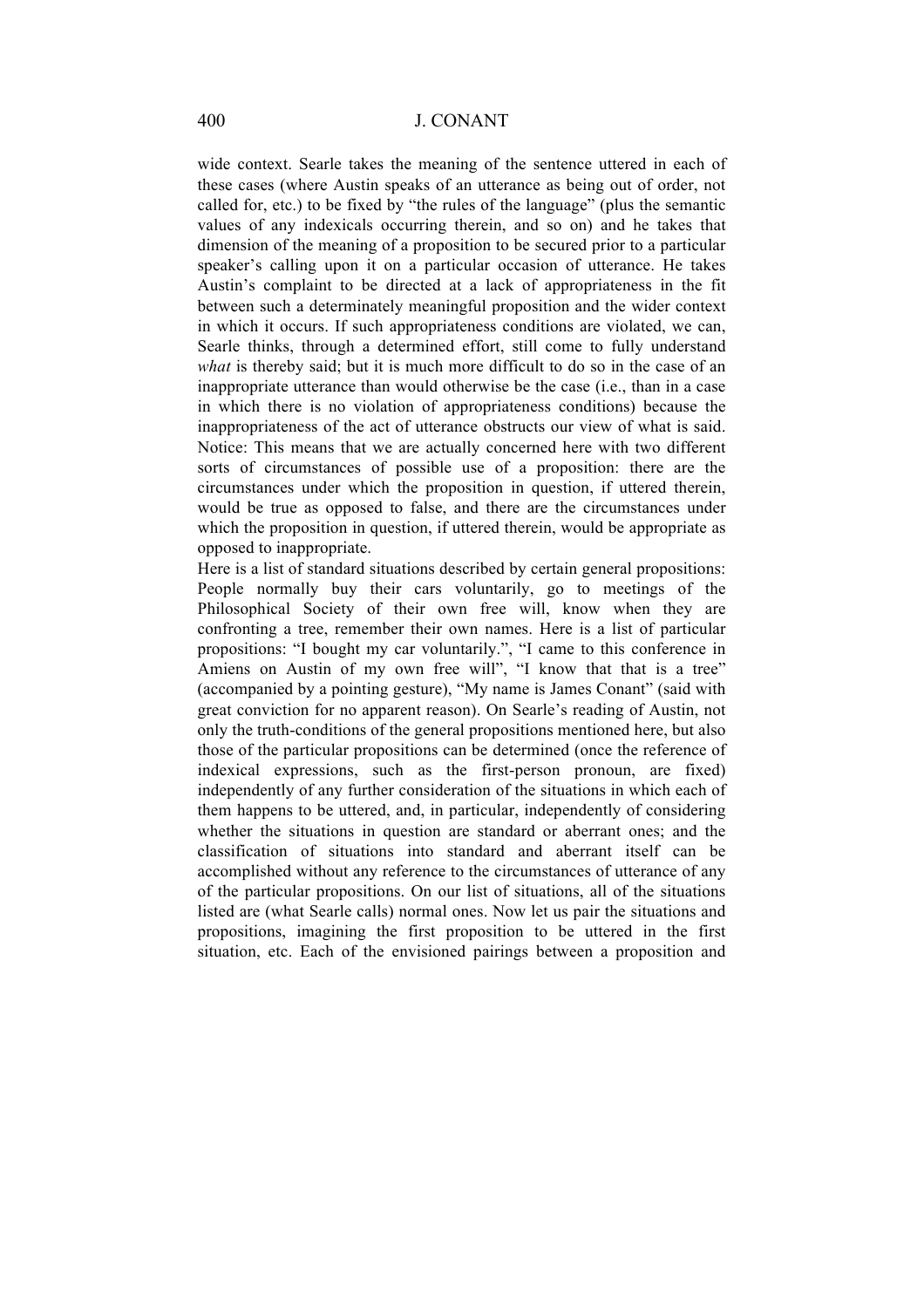situation envisioned here would, according to Searle, be of the following sort: the proposition would be uttered in a context in which it would be true but inappropriate to utter it.

Searle's generalization of Austin's thesis then goes roughly as follows: each of the particular propositions listed above uttered in the corresponding aforementioned standard situation is true, but, in each case, it is flamingly obvious that what is said is true; and there is a problem about going around saying things that are flamingly obviously true (or flamingly obviously false). There is no point in saying any of these things in a standard situation. – Not because what is said would be false, but because it will confuse your audience. Since we only say things of this sort under aberrant conditions, in asserting such a proposition you imply your circumstances of utterance are of an aberrant nature when they are not. Thus it is inappropriate to say any of these things under standard situations -- situations in which there is no reason for such a thing to be said.

This puts in place a general framework for understanding what Austin means when he says something is "not called for" or "out of order". Here is how Searle summarizes his reading of Austin:

> Austin's point then, is not, properly speaking, about words or even sentences. It is a point about what it is to make an assertion. To make an assertion is to commit oneself to something's being the case as opposed to that thing's not being the case. But if the possibility of its not being the case is not even under consideration, or if its being the case is one of the assumptions of the discourse, then the remark that it is the case is just pointless.

> Austin's slogan "no modification without aberration" ought to be rewritten "no remark without remarkableness", or … "no assertion without assertibility". (Searle 1969b.212)

This modification of Austin's slogan sums up Searle's generalization of (what he takes to be) Austin's thesis. Let us call it Searle's thesis. Searle's thesis, as formulated here, can apply only in cases in which the sentences uttered are fully truth-evaluable independently of the situations in which they are used. Austin's point, properly speaking, according to Searle, is not really about words or sentences at all. It is a point about what it is to make an assertion, where to make an assertion is to commit oneself to something's being the case as opposed to that thing's not being the case. Austin's point therefore, on this interpretation of Austin, would attach not to thoughts, say, to my entertaining the thought that I came to this conference of my own free will, but just to acts of asserting the propositions that express these sorts of thoughts. If I were just to entertain the thought in question (e.g., "I came to this conference of my own free will."), but keep it to myself, and not utter it out aloud, I would never run afoul of the sorts of appropriateness conditions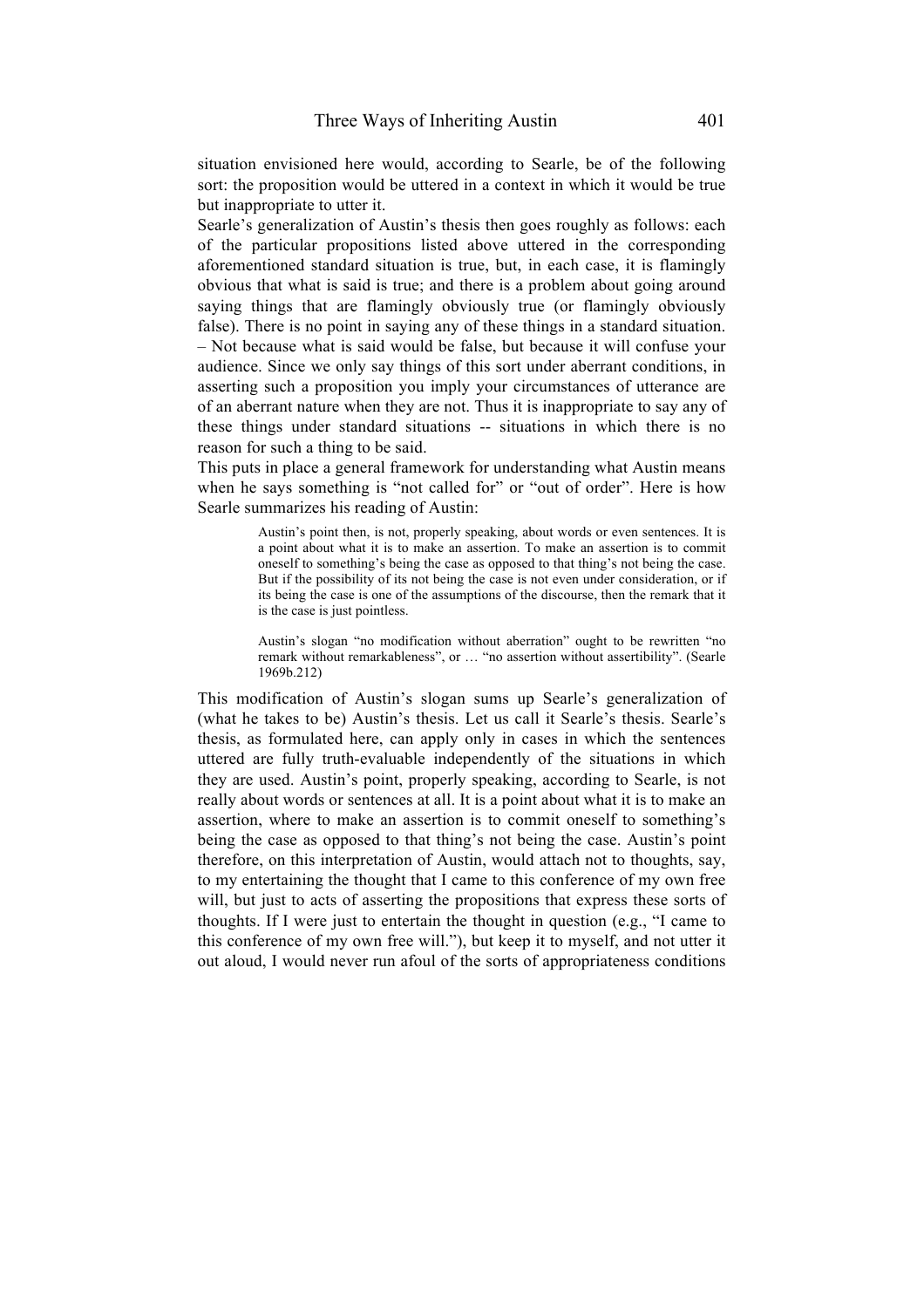## 402 J. CONANT

that Austin is concerned to lay down. There is therefore no bar to my, in the privacy of my own thoughts, entertaining such a thought and evaluating whether it is the case or not, and determining that it is, indeed, the case (e.g., that I did, indeed, come to this conference of my own free will). But, if I attempt to assert this proposition out loud, I create a problem for you – a problem of a sort that I did not encounter when I was merely entertaining the thought. The problem is entirely a consequence of the overt action of producing the sentence in the environing circumstances in question, and not at all with the semantic integrity of the thought thus expressed and thereby inserted into those circumstances. The problem just is, given that I have uttered this thought in a non-aberrant circumstance, you have no reason to suppose that what the sentence says is something which could so much as be under consideration (since, supposedly for you, the truth of what it says just is one of the assumptions of our discourse); so my remark will seem utterly pointless, and thus you will inevitably be misled into looking for something for my words to mean other than what they do mean. Searle concludes:

> In general to remark that  $p$ , is to suggest that  $p$  is in some way remarkable or noteworthy. One of the characteristic ways in which *p* will be remarkable or noteworthy is for there to be at least the possibility of *not p* in the offing. All of the sentences we were inclined to call A-sentences [i.e., aberrant sentences], were sentences which in standard situations could not be uttered to record something remarkable or noteworthy, because their not being remarkable is what makes those sentences standard. They could not, therefore, be appropriately uttered in "aberrant" situations, and the aberration was in general some reason for supposing that the negation of the proposed remark might have been true. (Searle 1969b.212f)

The truth-value of *p* here, on Searle's reading of Austin, must be fixed prior to and independently of *p*'s being determined to be in some way remarkable or noteworthy. The possibility of its being thus unremarkable or unworthy of notice introduces additional conditions – over and above its truth-conditions – that constrain when it is appropriate to assert *p*. One of the characteristic ways in which *p* can be remarkable or noteworthy, Searle says, is for there to be at least the possibility of *not p* in the offing. But, on Searle's picture of this, there are two independent, temporally successive layers of linguistic processing here required: the process of determining the pragmatics of the felicity of such an utterance must first pass through a prior stage of determining what is the case. First, I must establish whether *p* looks to me to be true. It does. Good. Now, and only now, can I go on and ask myself further (taking *p* to be true): how do things stand with regard to the question of the possibility of *p* being the sort of thing that someone might take to be not in the offing? If I conclude: yes, someone might equally take *not p* to be in the offing (or: yes, there are inadequate but tempting grounds for falsely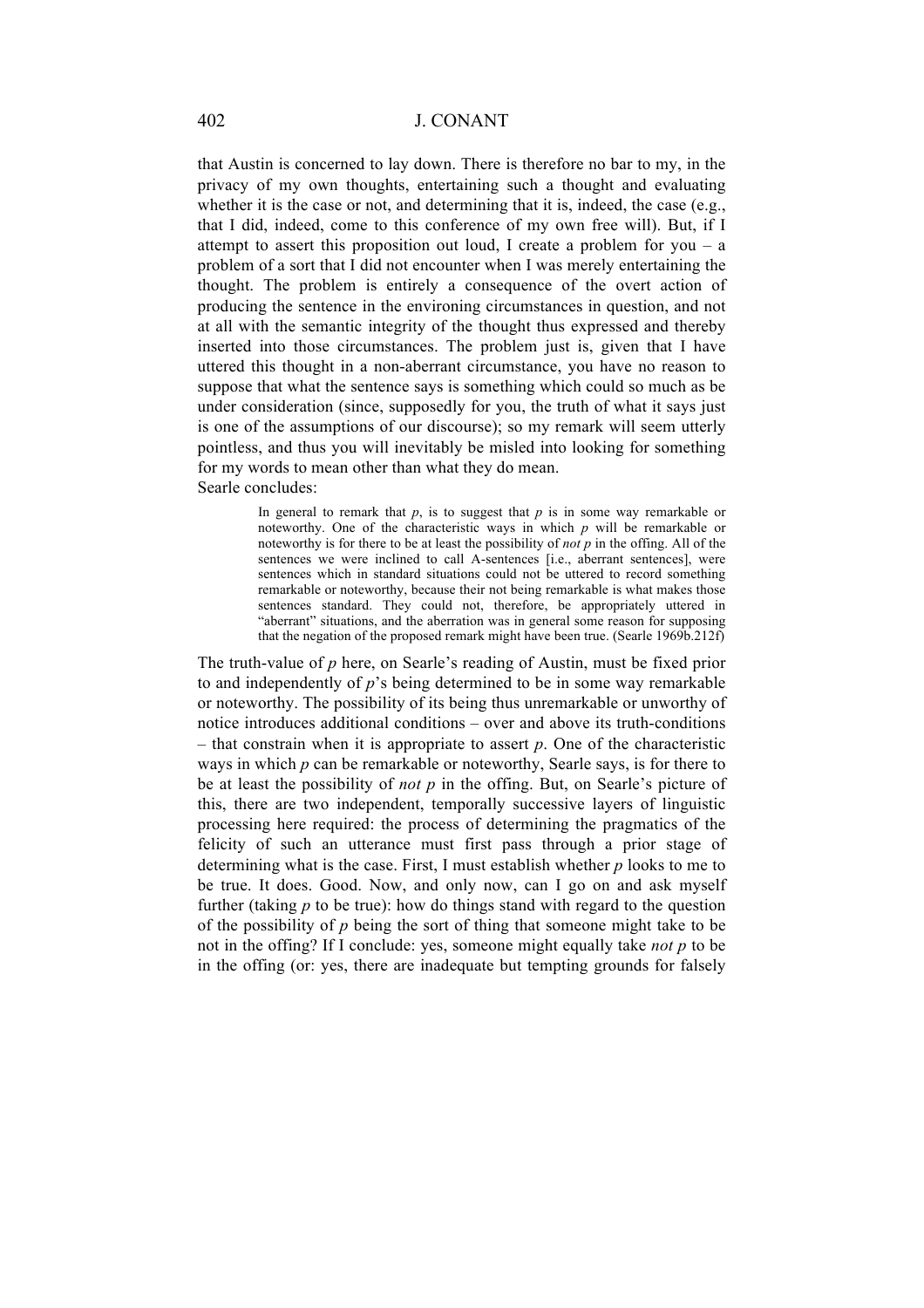supposing *not* p to be the case), then I can convert my original semantically sound thought into a fully felicious speech act: I can go on and assert what I know to be true. Or, if I conclude: no, there is no such possibility in the offing (or there are no such reasons), then I must conclude: damn, it is presently inappropriate to assert what I know to be true; I guess have to keep it to myself.

So, going back over our list of characteristically Austinian locutions, for Searle, when Austin says "we would not say  $X$ ", what he means is just that, under normal circumstances, we *wouldn't* say that, not that we *can't* say it – i.e., that we cannot mean something in saying it. We can, of course, say it; it is just that it would be inappropriate to do so. But, of course, Austin often puts (what he seems to think is) the same point by saying: "we can say Y, but we cannot say X". Searle would reply here: Yes, sure, Austin does say this sort of thing, but then what he really means is that, we can say it, but we cannot assert it  $-$  i.e., we cannot say it and expect to be understood. How about when Austin says things like this: "it would not be found to make good sense to say X?" That seems to involve a stronger claim. Searle would here reply: Well, if said about one of the cases under consideration here, then that is simply inaccurate. Strictly speaking, what is said in such an inappropriate condition of utterance does make sense; it has to make sense, in as much as it is true, and the truth of a proposition presupposes its meaning. But the act of asserting such a perfectly meaningful proposition in this situation would not be a humanly intelligible act. This is what Austin means by it doesn't make sense here – it does not make sense qua speech-act to do it: it is not a humanly intelligible action. Therefore, on Searle's account of our Austinian locutions, it is not the proposition which each such locution is directed at, considered in itself, which is under indictment. What doesn't make sense is not the content of the utterance, but the act of asserting the content in question in the envisioned circumstance considered qua intelligible human action. Hence what Austin is offering us is properly understood to be a contribution not to the theory of meaning, but to that dimension of the philosophy of action now known as the theory of speech*acts*.

Now let us look at a second sort of reading of Austin. In order to bring this alternative reading of Austin sharply into focus, it will help to take a case where what is originally under discussion is the same alleged thesis of Austin's that we began with. Here is Alan White (White 1969) disagreeing with John Searle about (what he, too calls) Austin's thesis. White is eager to distinguish Austin's Thesis from Searle's Thesis: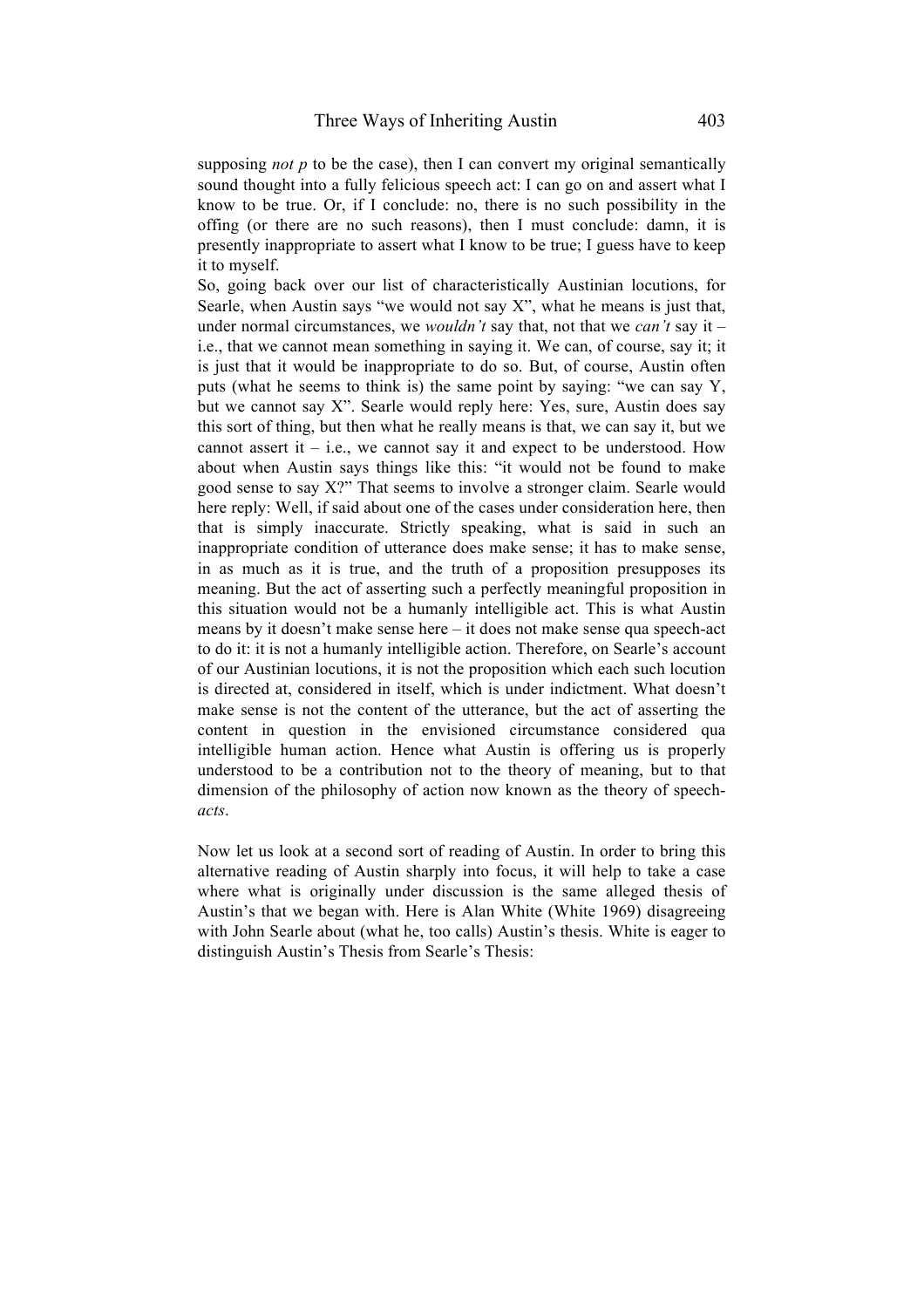Austin's thesis and Searle's thesis are two quite distinct interpretations of "mentioning the unmentionable". Searle's is a pragmatic objection to mentioning what is *not worth* mentioning; Austin's is a logical objection to mentioning what *cannot be* mentioned. [emphases in original] (White 1969.219)

White is here challenging a basic assumption of Searle's reading of Austin: namely, that Austin is concerned to put forward a thesis about relations of permissibility that obtain between semantically structured expressions and the situations in which they might be used. Thus he challenges Searle's claim that it is at all relevant to what is at issue here whether it is easy or difficult to imagine a situation (i.e., an item of the second sort: a situation) where it would be appropriate to utter such-and-such (i.e., an item of the first sort: a sentence).

What then does White think Austin is saying when he says a certain expression is not in order? White continues:

> Austin's Thesis is that it would *not make sense* to use words when certain circumstances obtain and, therefore, by using them we would not then say anything which was *either true or false*. For instance, if I remark to my secretary in the normal course of the day's work that I have a committee [meeting] this afternoon, then it does not make sense to say, and it is neither true not false, that I made this remark tactfully or tactlessly, carefully or carelessly. If I blow out a match after lighting my cigarette, I need not have done this either considerately or inconsiderately. Searle's Thesis, on the other hand, is that it would not be appropriate to make an assertion, however true, if there was no reason to suppose that it was false or that someone might have thought that it was false. (White 1969.222)

According to White, when Austin says that something does not make sense, he is saying that *it* (i.e., that which is said, and not just the awkwardly circumstanced act of saying it) *does not make sense*. O.K. That certainly fits the text well. Austin, after all, is constantly saying things like "it would not make sense to say X here". For White, the Austinian charge that a failure of sense has occurred never attaches merely to the action of saying something, but always to what is said. Here is how he explains what he takes Austin's thesis to be:

> The correctness of Austin's Thesis follows from the nature of a concept. A particular concept is what it is because it has relations to other concepts and it has these relations because it is what it is. Thus, in *no* circumstances would it make sense to say, nor would it be true or false, that someone *knew* the date of the Battle of Waterloo, *found* a half-crown, or *became ill*, carefully or carelessly, inadvertently or intentionally. The concepts of care, intention, etc., can *never* go with the concepts of knowledge, discovery, and becoming ill. Consequently, the very *sentence* 'He knew carefully the date of the Battle of Waterloo' is meaningless. (White 1969.222)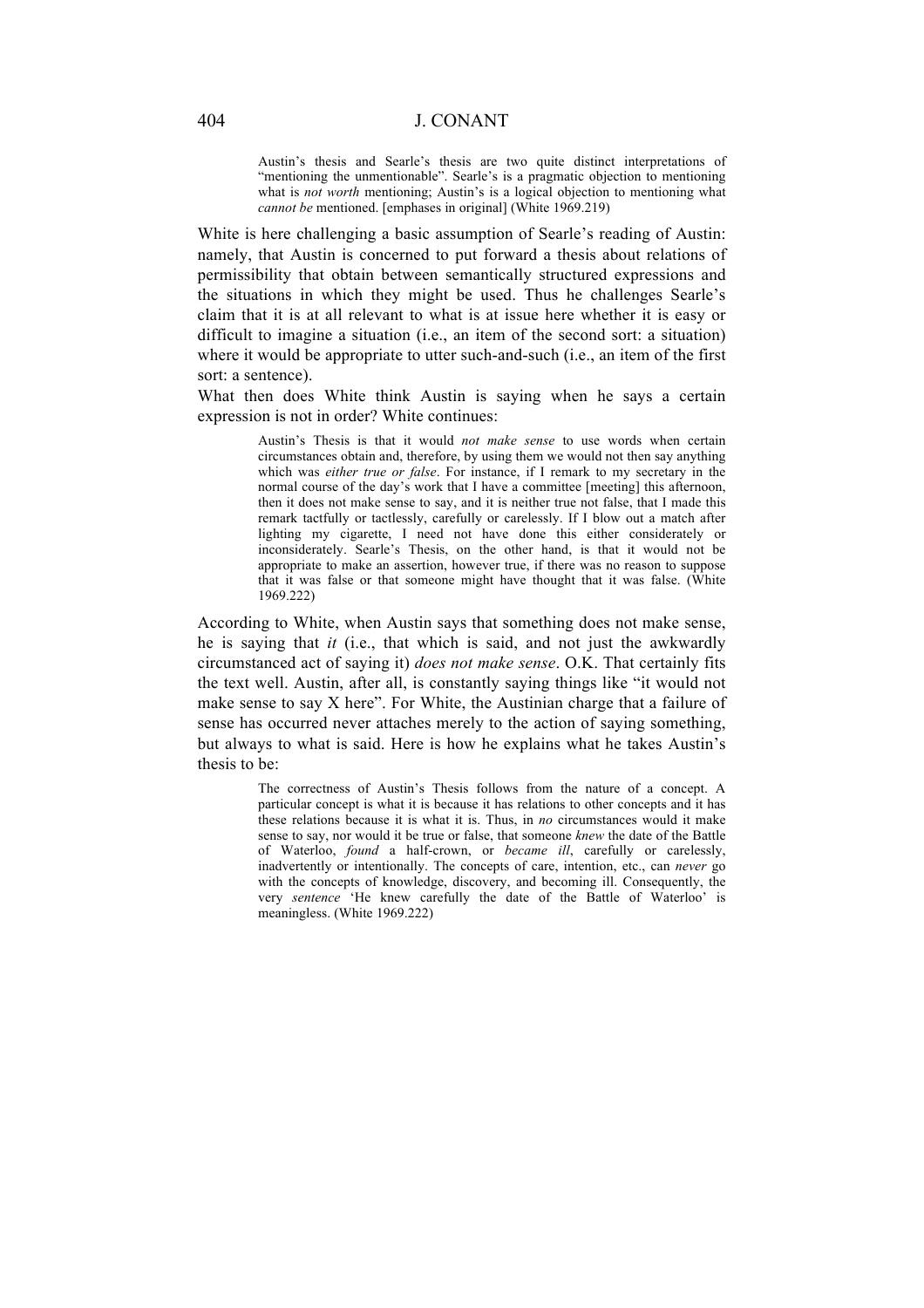According to White, Austin's Thesis does not pertain to a relationship of fit between a proposition and a context; rather it pertains to a relationship of fit between two or more concepts. The above passage contains examples of sentences about which Searle would claim that it is difficult to imagine a situation in which it would be in order to say such a thing. White suggests an entirely different line of answer to the question: what sorts of conditions of something's being "in order" are at issue here? What is or is not in order are relations of fit that obtain between concepts. White therefore denies that Austin is concerned merely with the pragmatics of uttering certain sorts of propositions in certain sorts of circumstances and not at all with the semantics of what is thereby uttered. White thinks that the sorts of conditions that are violated here are such that we cannot do what Searle thinks we can do. Searle thinks that we can, despite the violation of propriety involved in coming out with such sentences, through a determined effort of the will, come fully to understand *what* is thereby said in each of these cases. According to White, we cannot understand what is said in such cases because what is said does not make sense.

But the reason such things cannot be said, according to White, is because such things make no sense *regardless* of the situation in which they are uttered. "A particular concept is what it is because it has relations to other concepts and it has these relations because it is what it is." The relations that a concept stands in to other concepts is determined entirely by the prior structure of the concepts in question, and in no way by the manner in which these particular concepts are jointly shaped by the particular situation in which they co-occur. The problem with these sentences, according to White, is just that they involve an impermissible combination of concepts. Hence White concludes "Thus, *in no circumstances* would it make sense to say, nor would it be true or false, that someone knew the date of the Battle of Waterloo, found a half-crown, or became ill, carefully or carelessly, inadvertently or intentionally." White wants to say it is the sentence itself that is meaningless. The problem, at least in the case of these particular examples, lies in each case with the sentence itself and the thought it expresses, before you ever get around to trying to insert it into a situation.

The very great differences in their respective readings of Austin notwithstanding, White's picture and Searle's picture have something in common here: namely, each presupposes a certain sort of independence obtains between the conditions that determine semantic features of the proposition and those that determine the felicity or lack thereof of uttering the proposition in a particular situation. Moreover, both Searle and White take the failures of sense which here result to be due to a certain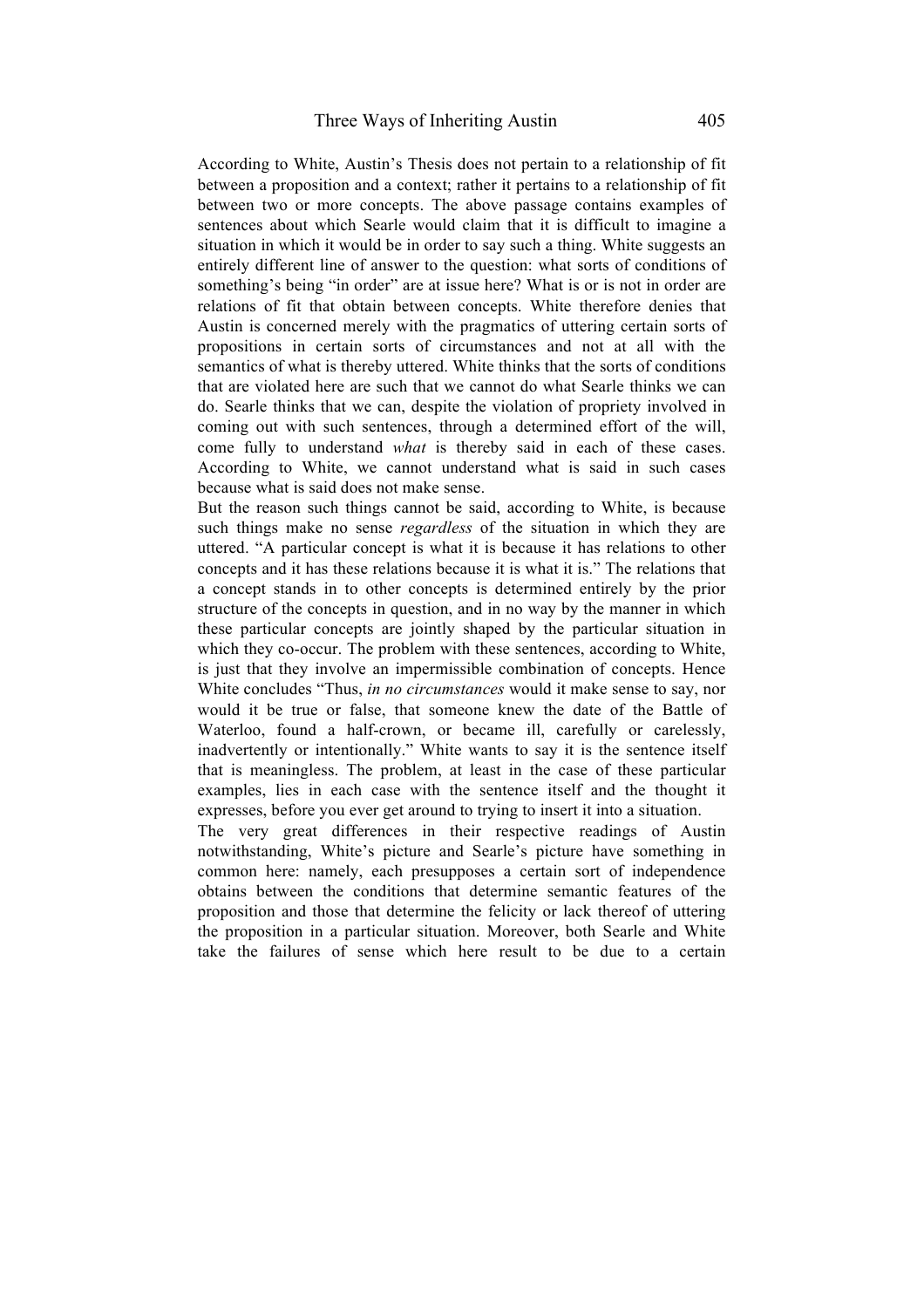impermissibilty of combination. Searle takes the cases that are not in order for Austin to be ones in which the semantics of the proposition is independently determined and perfectly in order and then traces the lack of order to a lack of fit between the proposition and the situation. For Searle, it is impermissible to combine *this* sort of sentence with *that* sort of situation. White takes the cases that are not in order also to be ones in which the semantic shape of the proposition is what it is independently of the situation in which it is uttered and then traces the lack of order to a lack of conceptual coherence in the semantics of the proposition itself, prior to its importation into a particular context of use. For White, it is impermissible to combine a concept of *this* sort in this way with a concept of *that* sort. For both, the shapes of the *this* sorts and *that* sorts in question must admit of prior identification; for the impermissibility in each case is to be traced to the incompatibility of these sorts given their prior structure.

White has Austin saying that in *no* circumstances would it make sense to say, nor would it be true or false, that someone *knew* the date of the Battle of Waterloo, *found* a half-crown, or *became ill*, carefully or carelessly, inadvertently or intentionally because the concept *knowing the date of the Battle of Waterloo* and the concept *carefully* cannot be meaningfully combined; the concept *becoming ill*, and the concepts *inadvertently* or *intentionally* cannot be combined; and so on. These concepts can never go together. The concepts of care, intention, etc., can never meaningfully combine with the concepts of knowledge, discovery, becoming ill, etc. White takes Austin to be offering not a theory of the pragmatics of speech acts, but an analysis of the structure of certain concepts – showing us what the shape of our concepts are and thus which concepts can meaningfully figure in combinations with each others and each sorts of combinations yield inherently nonsensical thoughts. According to White, Austin's point about a sentence such as 'He knew carefully the date of the Battle of Waterloo' is that the very sentence itself is meaningless and nothing can save it from being meaningless.

White's analysis therefore strikes at the heart of the assumption that Searle makes that we highlighted earlier – namely, the assumption that there is no problem in the sorts of cases that concern Austin with what the words or sentences uttered mean considered apart from their context of use. Austin's point, properly speaking, according to White is just the opposite of what it is according to Searle. Searle says Austin's Thesis is not about words or sentences at all. White says that is exactly what it is about. Searle's says the point of the Thesis is about what it is to make an assertion. White says that there is nothing here to assert. Unlike for Searle therefore, for White,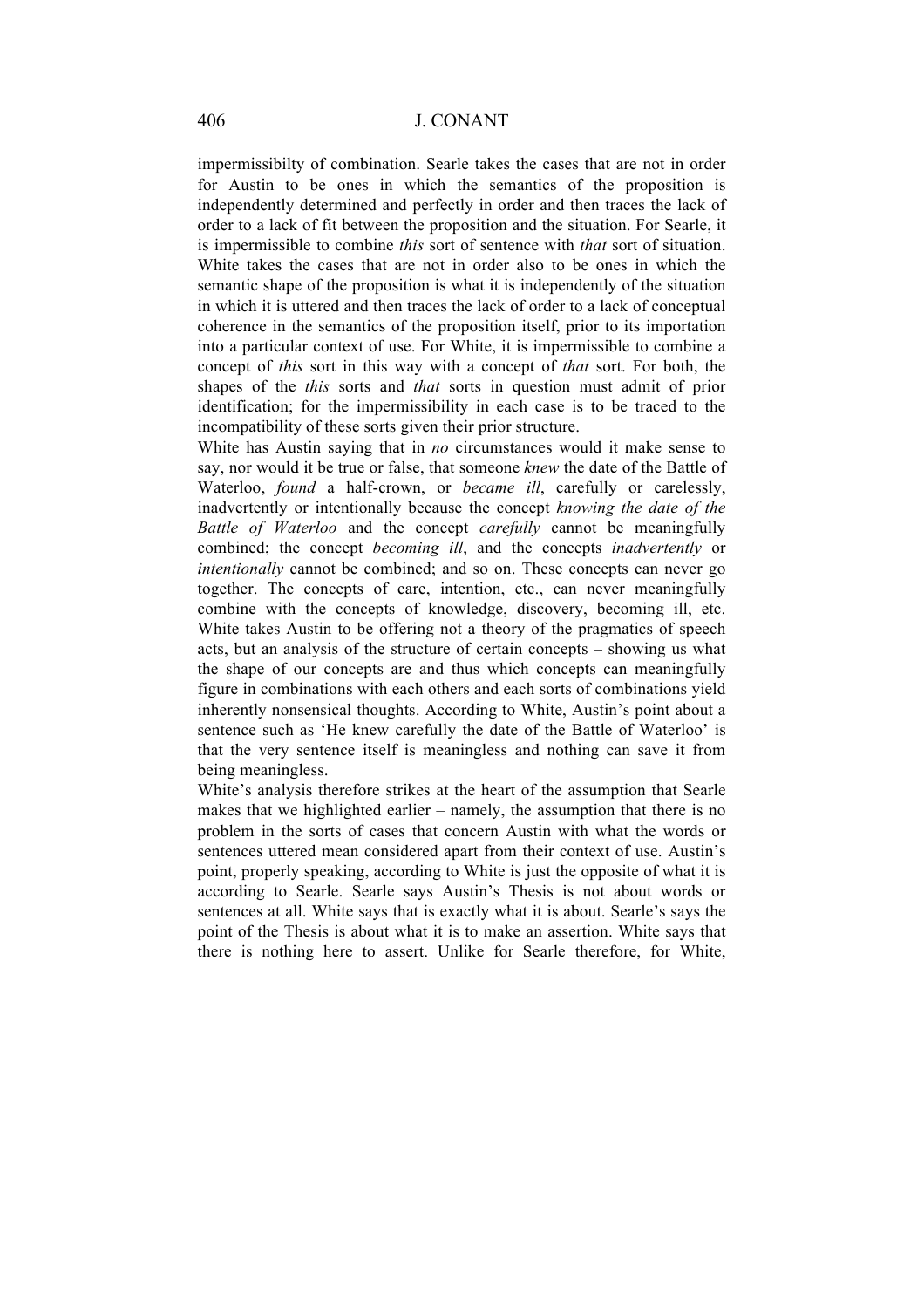Austin's point attaches equally to an attempt merely to entertain the thought asserted by an out-of-order proposition and the attempt to assert it. Keeping the thought to myself, not uttering it out aloud, does not protect the proposition in question from Austin's charge. Whether I merely think *p* or assert it, the value of *p* in each of these two cases is equally problematic.

So, going back over our list of characteristically Austinian locutions, for White, when Austin says "we would not say X", what he means is we cannot say X. He does not just mean that, under normal circumstances, we wouldn't say that. What he means is not that we can say it, but we cannot assert it; but rather we cannot assert it *because* we cannot say it. When Austin says things like "it would not be found to make good sense to say  $X$ "; he means just that – the failure of sense attaches directly to what is said. He is talking about the conditions of sense and not just the conditions of felicitously asserting something that independently of its assertion makes perfectly good sense.

Yet, for all their differences, Searle and White agree thus far: for Austin, it is through our considering, in each case, what it is that the proposition in question independently says or is trying to say, when considered in itself, that we can already put ourselves in a position to see that a proposition of this sort is destined to run afoul of a certain kind of stricture. What they disagree about is what sort of stricture is here at issue: White takes the stricture to be directed at what the proposition already means due to the lack of fit among its internal parts; Searle takes it to be directed at a lack of fit with the situation in which it comes subsequently to be uttered. The strength of White's reading is that he can do justice to Austin's claim that he is concerned to draw our attention to cases in which what we say fails to make sense. The weakness of White's reading is that, in locating the failure of sense in the internal conceptual structure of the proposition apart from its circumstances of use, he is unable to give sufficient weight to Austin's concern with the context of utterance and its constitutive role in the conferral of sense. Searle's reading is weak where White's is strong, and strong where White's is weak. Searle is unable to make sense of the strength of the indictment directed at forms of words by each of our Austinian locutions. Searle's account, however, does at least try to find an ineliminable role for context to play in the conferral of sense – however, only at a second level, at the level of the intelligibility of the speech-act, only after the intelligibility of the thought thus spoken out in such an act of speech has already been secured.

Let us now turn to our third reading of Austin. This is the reading that can be found, above all, in the writings of Stanley Cavell and Charles Travis. The following is a characteristic passage from Cavell: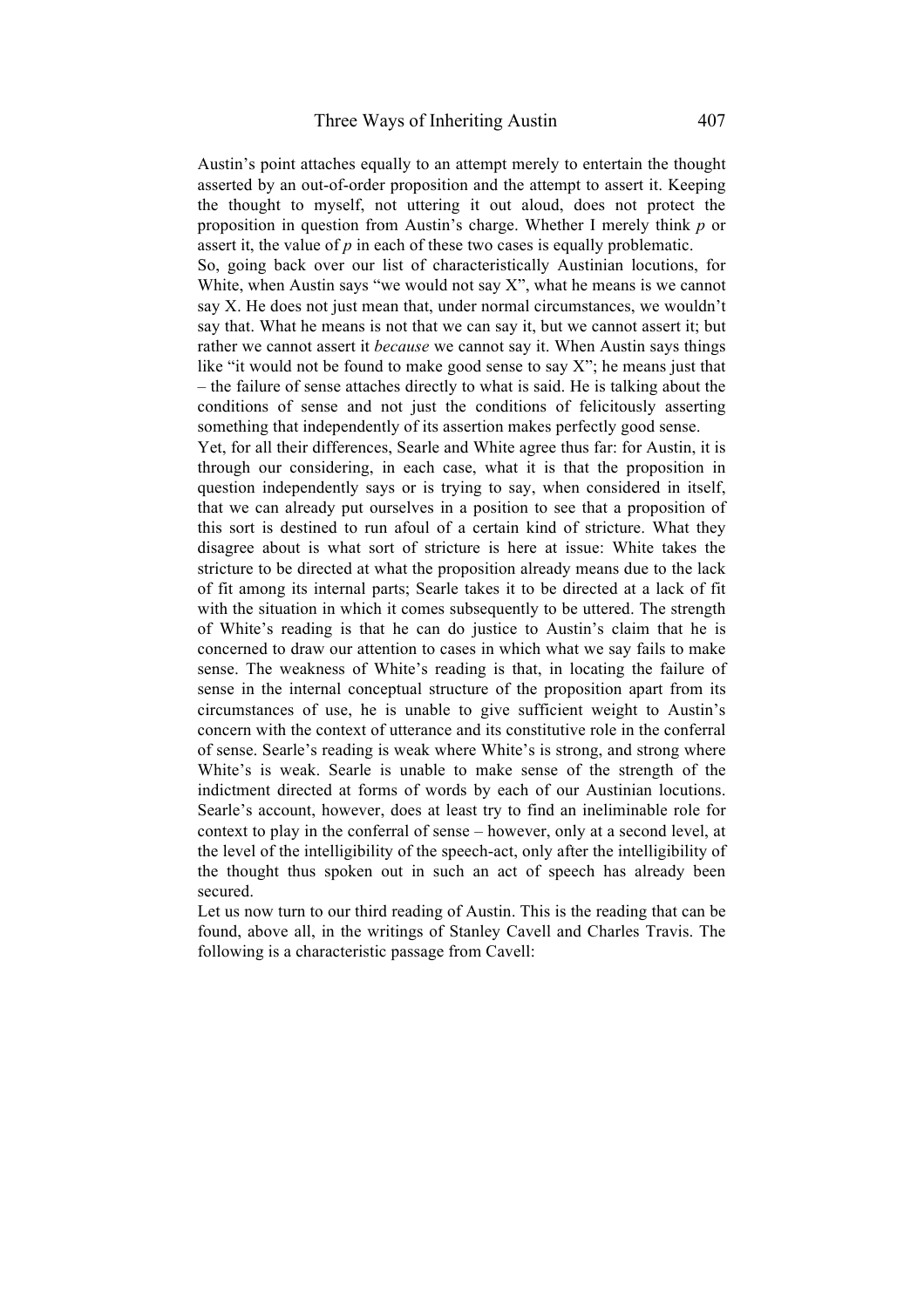*When* are we "knowing something"? Do I know (now) (am I, as it were *knowing)* that there is a green jar of pencils on the desk (though I am not now looking at it)? If I do know now, did I not know before I asked the question? I had not, before then, said that or thought about it; but that is perhaps not relevant. If someone had asked me whether the jar was on the desk I could have said Yes without looking. So I did know. But what does it mean to say "I did know." Of course no one will say that I *did not* know (that I wasn't knowing). On the other hand, no one would have said of me, seeing me sitting at my desk with the green jar out of my range of vision, "He knows there is a green jar of pencils on the desk", nor would anyone say of me now, "He (you) knew there was a green jar….", *apart from some special reason which makes that description of my "knowledge" relevant* to something I did or said or am doing or saying (e.g., I told someone that I never keep pencils on my desk; I knew that Mrs. Greenjar was coming to tea and that she takes it as a personal affront if there is a green jar visible in the room…)

Perhaps one feels: "What difference does it make that no one would have *said*, without a special reason for saying it, that you knew the green jar was on the desk? You *did* know it; it's *true* to say that you knew it. Are you suggesting that one sometimes cannot say what is true?" What I am suggesting is that "Because it is true" is not a *reason* or basis for saying anything, it does not constitute the point of your saying something; and I am suggesting that there must, in grammar, be reasons for what you say, or be point in your saying of something, if what you say is to be comprehensible. (Cavell 1979.205-206)

If faced with Cavell's question (Do I know that there is a green jar of pencils on the desk?), in the envisioned circumstance of asking, Searle would reply: Yes, I do know. But Searle would agree with Cavell that no one would have said of me, without further reason, when seeing me sitting at my desk with the green jar out of my range of vision: "He knows there is a green jar of pencils on the desk." Similarly, Searle would agree that no one would say of me in this situation, "He (you) knew there was a green jar…", *apart from some special reason which makes that description of my "knowledge" relevant* to something I did or said or am doing or saying. But Searle would take the impropriety at issue here to be one that attaches merely to the assertion of the proposition in question in the circumstances in question. Thus Searle would not agree with the first half of the interlocutor's complaint above: "What difference does it make that no one would have *said*, without a special reason for saying it, that you knew the green jar was on the desk?" It does matter for Searle's Austin, as for Cavell's Austin, whether there be intelligible reasons for saying what you say. But Searle would have no problem with some of the rest of what the interlocutor says here: "You *did* know it; it's *true* to say that you knew it." Searle would agree to all of this, thus in answer to the interlocutor's final question ("Are you suggesting that one sometimes cannot say what is true?"), Searle would simply answer: Yes, that's right. White, on the other hand, could agree with Cavell on the very point that Searle cannot: namely, that our Austinian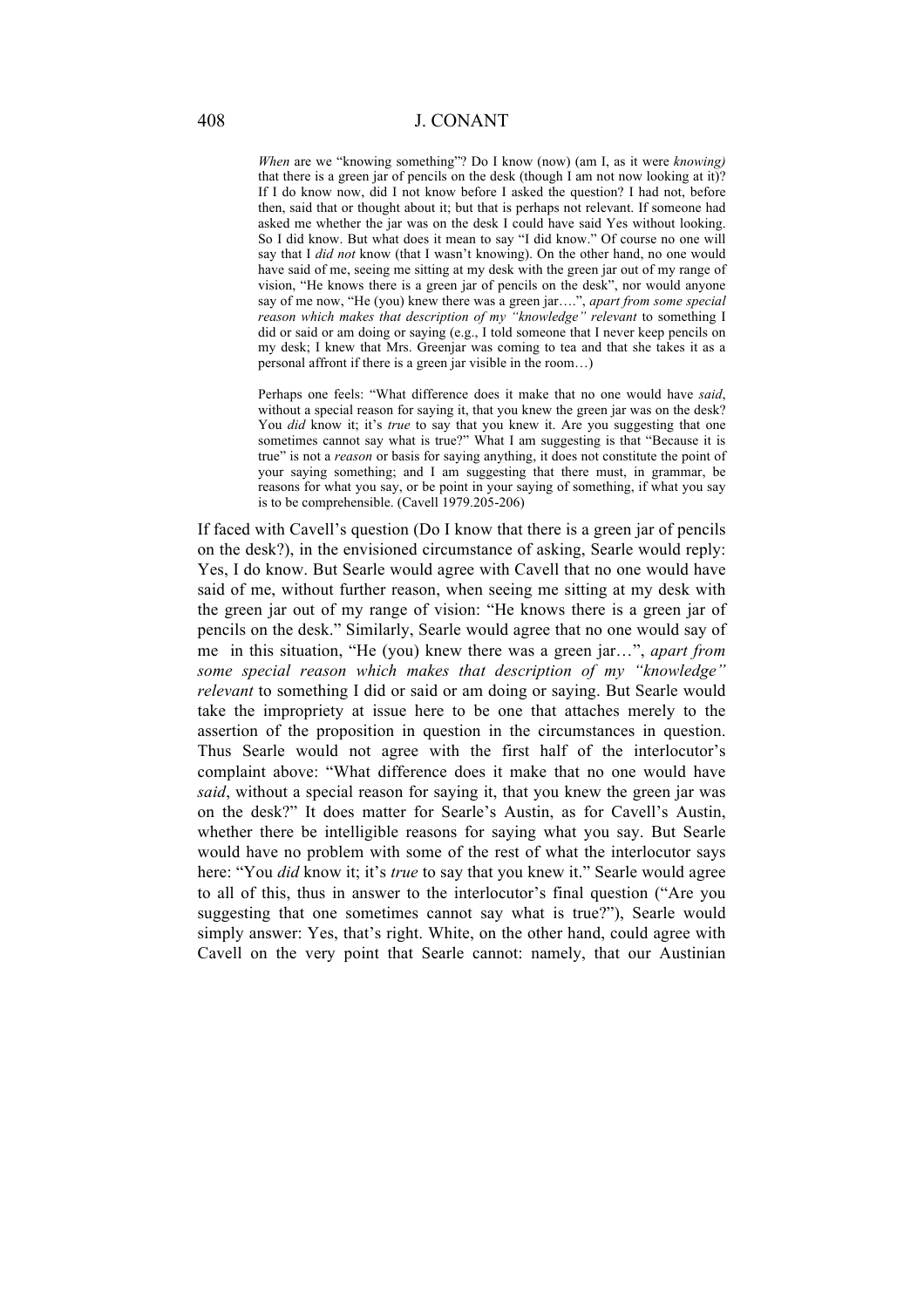locutions are directed not just at the asserting of otherwise perfectly true propositions, but are intended rather to penetrate all the way through to what is said, and not merely to when and where it is said. It is hard to see, however, if faced with the above example, how White could avoid the conclusion that what we have to do with here is a case which no longer lies within the target range of criticism intended by our Austinian locutions. For White, there should be nothing wrong with what is said here, since there is no tension between the concepts that are combined in an utterance such as "I know there is a green jar on the table." Thus Searle's account is able to focus on the sort of case which interests Cavell here, while White's is not. White is able to make sense of the level at which, according to Cavell, the Austinian criticism is directed, while Searle is not.

Travis elaborates the point Cavell is beginning to get at (in the above and related passages) by exploring the consequences of what he calls the *occasion-sensitivity* of what words with given meanings say on particular occasions of utterance – a phenomenon that he, like Cavell, takes to have been discovered by Austin and Wittgenstein. Cavell and Travis both take Austin to challenge a picture of meaning that "is attractive enough to have been shared by nearly everyone [since Frege], up to and including the present day" (Travis 1989.2). The picture in question is one that we have already seen in play in both Searle's and White's readings of Austin. What they each presuppose, that Travis denies on Austin's behalf, is that the context-independent meaning of a sentence has a determinate set of truthconditions establishing what the sentence is able to say or not say on particular occasions of utterance independently of its use on those occasions. Travis summarizes what he takes Austin's view to be as follows:

> [I]t is intrinsically part of what expressions of (say) English mean that any English (or whatever) sentence may, on one speaking of it or another, have any of indefinitely many different truth conditions […]. (Travis 1989.1)

To help illustrate his point, let us look at one of his examples:

Suppose that the refrigerator is devoid of milk except for a puddle of milk at the bottom of it. Now consider two possible speakings, by Odile, of the words, 'There's milk in the refrigerator.' For the first, Hugo is seated at the breakfast table, reading the paper, and from time to time looking dejectedly (but meaningfully) at his cup of black coffee, which he is idly stirring with a spoon. Odile volunteers, 'There is milk in the refrigerator.' For the second, Hugo has been given the task of cleaning the refrigerator. He has just changed out of his housecleaning garb, and is settling with satisfaction into his armchair, book and beverage in hand. Odile opens the refrigerator, looks in, closes it and sternly utters the above words. (Travis 1989.18f)

Odile's words are the same in both situations (what she says in both cases is *that there is milk in the refrigerator*) and the state of the refrigerator is the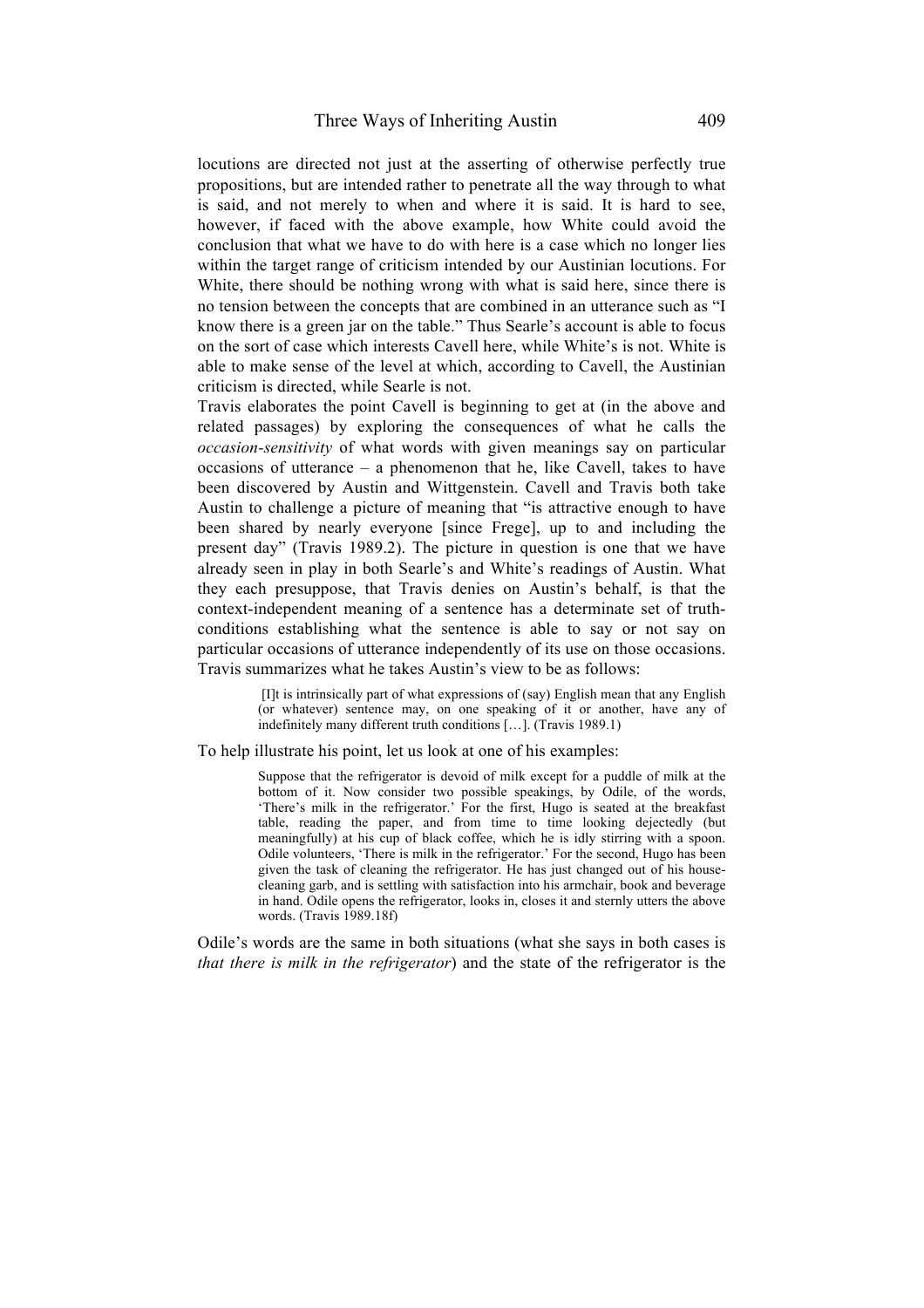same. But there is a difference in truth-value of that which is said on each of these occasions of utterance – the passage continues: "in the first case, the words said what is false of a refrigerator with but a milk puddle; in the second case they said what is true of such a refrigerator" (Travis 1989.19). On Searle's conception of what it is to individuate what it is that words say, Odile's words here say the same thing in each case, thus there truthconditions should be the same in both cases. What Travis's example seeks to bring out is that Searle is wrong about this: words can say different things – and have different truth-conditions – on occasions of utterance that differ only in the minimal way envisioned here. It is this interdependence of speech situation and truth-evaluable content that interests Austin, according to Travis.

Searle is partially right when he says, about the passage with which we began, that Austin is not really interested here in just words or sentences. Austin's remark is indeed concerned with words and sentences as deployed within total speech situations. And White is partially right when he says that, in the cases that are said by Austin not to be in order, Austin's thesis is that nothing has been asserted in such cases. But neither sees a way to combine what he has right with what the other has right.

The problem with White's account is that it winds up attributing to Austin (what I have called in other publications) a substantial conception of nonsense – one according to which the impermissibility of what is said turns on the intelligibility of the parts independently of the intelligibility of the whole. For White, the independently intelligible parts here at issue are the concepts of which the proposition is composed. In a different way, however, Searle's account also turns on the idea that the sort of failure of sense which interests Austin is to be traced to the independently intelligible parts of which a certain sort of whole is composed – only in Searle's case, the independent whole in question is one which is composed of an independently intelligible proposition and an independently identifiable general situation.

Travis's analysis strikes at a deeper assumption of Searle's than the one that is under attack in White's criticism of him: namely, that the parts of the sort of whole here in question are merely externally related. It questions Searle's idea that we can first pick out *the relevant class of expressions* to which a thesis of Austin's such as the above pertains, and can then subsequently go on to *specify the sorts of conditions* under which these expressions "are in order" or not. It denies that truth-evaluable propositions and the conditions of their possible use are fully independently specifiable in the way Searle's analysis requires. It therefore involves a very different understanding of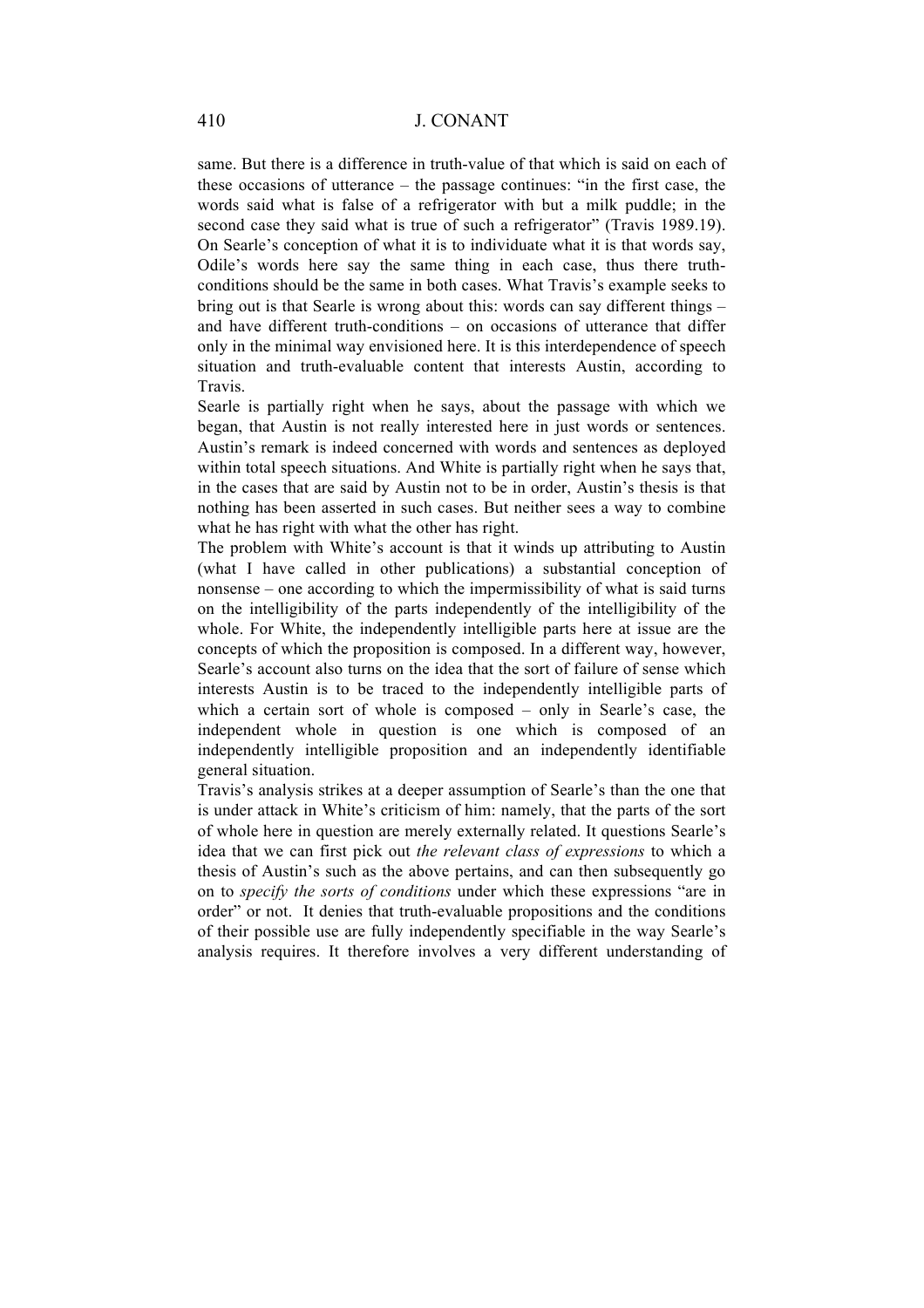Austin's point from the one Searle arrives at, and thus a very different understanding of a remark of Austin's such as the following: "[T]he total speech act in the total speech situation is the only actual phenomenon which, in the last resort, we are engaged in elucidating" (Austin 1962b). For Cavell and Travis, when Austin speaks of certain things being "in order" or "called for" or "not making sense", *pace* Searle, he is not laying down principles that govern the permissible sorts of combinations obtaining between two independently specifiable classes of sorts of element – words, phrases or sentences (whose truth-evaluable content can be picked out independently of their circumstances of use) and possible environing circumstances of use (specifiable independently of any consideration of what might be meant by those words in the circumstances in question). Rather what Austin seeks to bring out is the profound interpenetration of the elements that Searle's account takes to be independently specifiable: the words are to be seen as having the truth-evaluable content they do, only when viewed through the lens of their context of utterrance; while the circumstances of use are relevantly specifiable only if viewed through the lens of the particular sort of sense that the words in question can be seen to make in them. To understand what the context in question is requires understanding what is said and vice versa. Austin's recurring interest in questions such as "When would one naturally utter such a sentence?" is not to invite us "to imagine a situation where it would be *appropriat*e [in Searle's sense of "appropriate"]" to enter a proposition that makes an already fully independently intelligible claim. Rather his aim is to try to get us to see how the total speech situation (taken not as a container into which an utterance is inserted, but understood rather as a unitary whole of which both utterance and context form internally related parts) serves to constitute the content of what is claimed.

Let us return to our list of standard situations described by general propositions: People normally buy their cars voluntarily, go to meetings of the Philosophical Society of their own free will, know when they are confronting a tree, remember their own names ; and to our corresponding list of particular propositions: "I bought my car voluntarily", "I came to this conference in Amiens on Austin of my their own free will", "I know that that is a tree" (accompanied by a pointing gesture), "My name is James Conant" (said with great conviction for no apparent reason). On the recommended reading of Austin (towards which Cavell and Travis point) the right thing to say here, according to Austin, is not that, given the flamingly obvious truth of the propositions uttered in these situations, there is something infelicitous about asserting the first proposition in the first situation, etc. Rather the thing to say is: if someone utters one of these propositions in one of these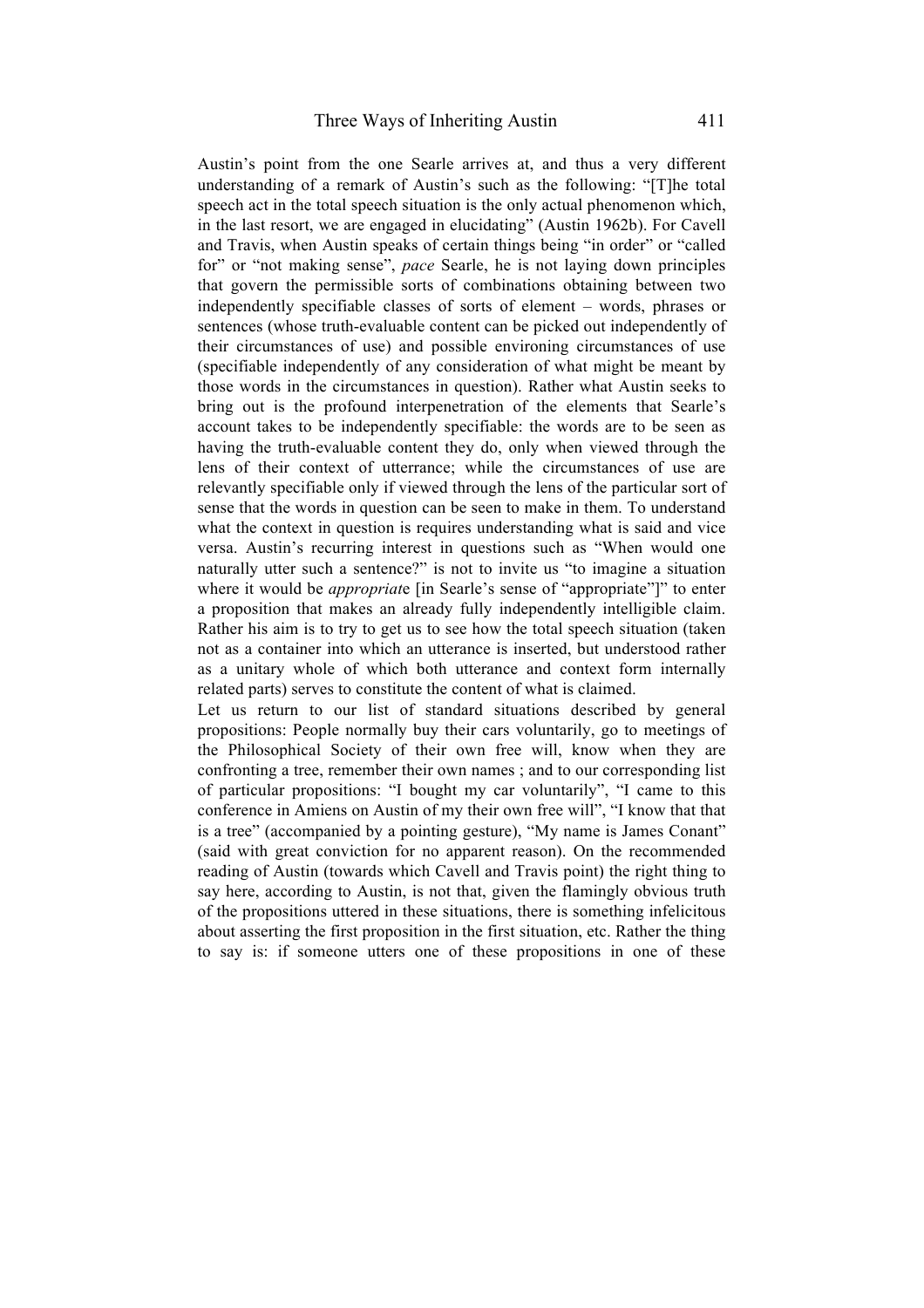situations, it is not clear what he is saying. Given the apparent failure of his words to engage the situation in any way that has an apparent point, it is not clear which, if any, of the indeterminately many possible things he might be claiming is the one which is at issue here. The fault lies not in a clash between the prior fully determinate content of what he says and the prior fully determinate structure of the speech situation in which he tries to say "it". The failure lies rather, on the one hand, in the *indeterminacy* of what is said – which is understood now to be consequence of a lack of any apparently intelligible relation that the sentence and the situation bear to one another. Hence, on the other hand, we can with equal justice also say: the failure lies in the indeterminate bearing of the situation on the form of words uttered; thus in a failure to determine, in the relevant sense, a genuine context of use. Each of these ways of putting the matter are to be contrasted with Searle's understanding of the matter, according to which the problem lies in a failure of fit between the meaning of what is said and the context of use. Searle's thesis is about how fully determinate truth-evaluable contents resist certain fully relevantly specifiable occasions of utterance. *Pace* Searle, Austin's thesis, as White rightly sees, is about how no fully determinate truth-evaluable content comes into view in the cases in question. *Pace* White, this is because, as Cavell and Travis rightly see, for Austin it is only when an utterance forms an internal working part of a total speech situation that a truth-evaluable content can arise in the first place. For Austin, a sentence is a linguistic instrument that can be used to say any one of many different things on different occasions of utterance. Thus what goes wrong in our envisioned pairings of propositions and situations above is that we have yet to be told enough to be able to see, in each such case, *what* the sentence in question is being used to say *here*. The failure lies in an underdetermination in the content of what is said, which in turn may be due to an underspecification of the context. If we specify any of these examples more fully in an appropriate way, we can transform the situation into one in which something is claimed. Searle would say that we thereby transform a normal situation into an aberrant one. But Searle's idea of "a normal situation" is really just a case in which we have yet to specify a situation in sufficient detail for a reason for saying something to be able to come into view. It is not the specification of a fully determinate situation whose very structure expels the possible assertion of certain independently fully truthevaluable propositional contents.

This sort of underdetermination in the content of what is said here is equally an underdetermination in what thought it is that the sentence in question, in each case, seeks to express. My entertaining a putative thought of the form "I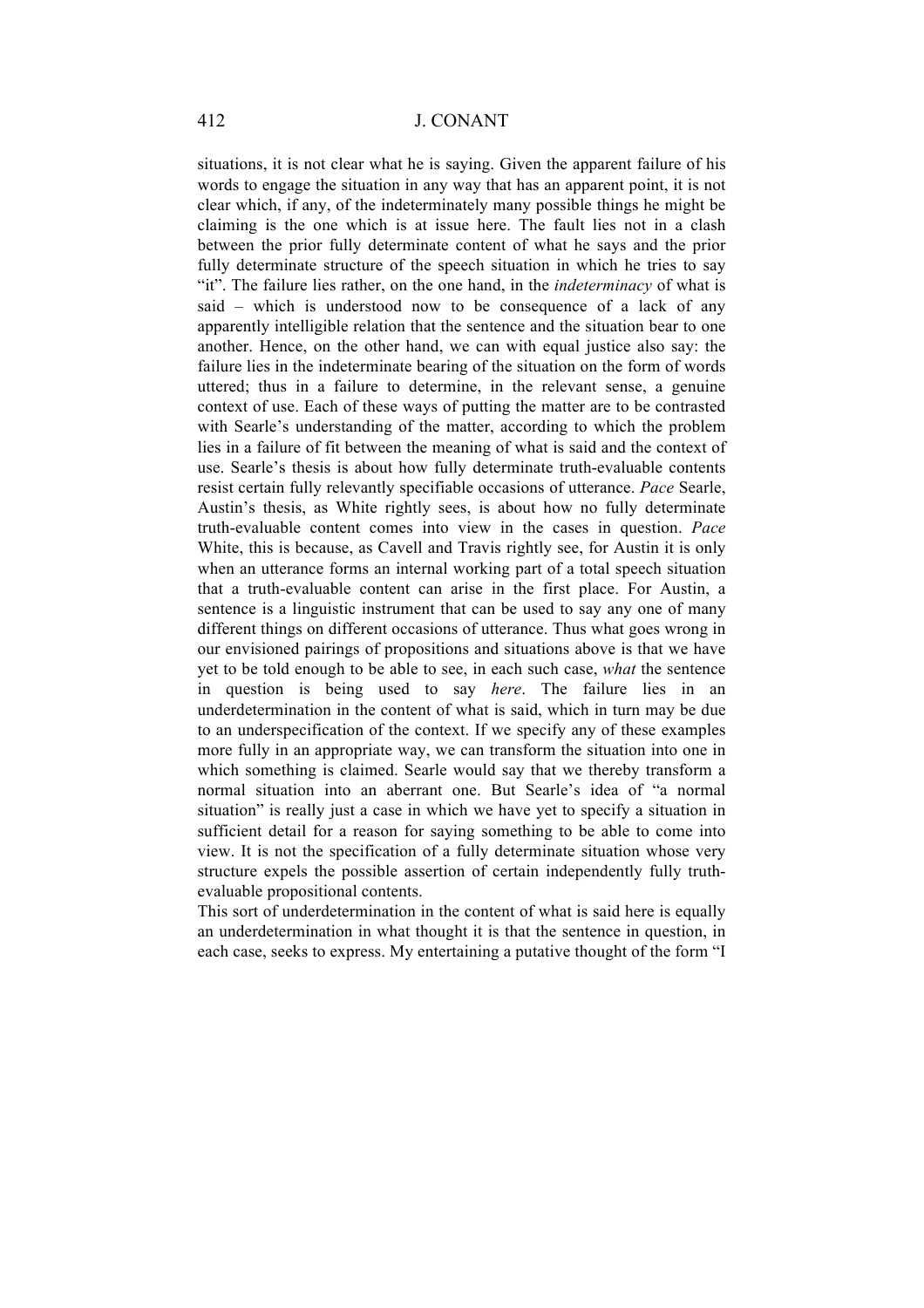came to this conference of my own free will" quietly to myself for no particular reason is no better or worse off than my saying that same thing out loud. If there is something determinate I mean here, then, Alan White is certainly right, it must be the sort of thing that can be mentioned. White is therefore also right that what our characteristically Austinian locutions are concerned with is whether what is said on a particular occasion of utterance makes fully determinate sense and not just with whether the saying of something (supposedly already fully determinate in sense) is permissible or not when said out loud.

But White goes seriously wrong himself, by recoiling in the wrong direction from what is wrong in Searles's formulation. White ends up concluding that, in our opening passage, Austin is not concerned with ways in which something can be untoward in the coming together of a form of words and a context of utterance. Admittedly, Austin is not interested in a relation between a "proposition" and a context, if a proposition is taken to be something that already brings a truth-evaluable content into view prior to its commerce with the total speech situation. But it doesn't follow, as White supposes, that therefore what Austin must be interested in is how the sentence in question is irremediably flawed as a vehicle for the expression of thought, prior to its occurrence in any particular situation. Hence, while White is right to deny that Austin is concerned merely with the pragmatics of uttering certain sorts of propositions in certain sorts of circumstances (and thus not at all concerned with the semantics of what is thereby uttered), he is wrong to suggest that, in the envisioned cases, the reason the saying of such things is not in order for Austin is just because the sentences at issue here, taken by themselves, make no sense *regardless* of the situation in which they are uttered.

What is true is that it is hard to imagine a genuine set of circumstances in which it would be at all clear what someone would be trying to say if he said some of things that White maintains cannot be said. On the other hand, for some of White's cases, it is not all that hard to construct occasions of possible use for the forms of words in question. For example, White claims that the concept *becoming ill*, and the concepts *inadvertently* or *intentionally* cannot be combined. Consider the following story:

I suddenly realize that I don't want to get married. My wedding is tomorrow. I consult you about what I should do. You advise me to fall ill. I tell you that I am not very good at feigning illness. You point out that, given that the father of the bride-to-be is a doctor and will immediately take charge of the case, feigning illness will not be good enough here anyway. I am going to have to do better than that. I am going to have to actually fall ill. You make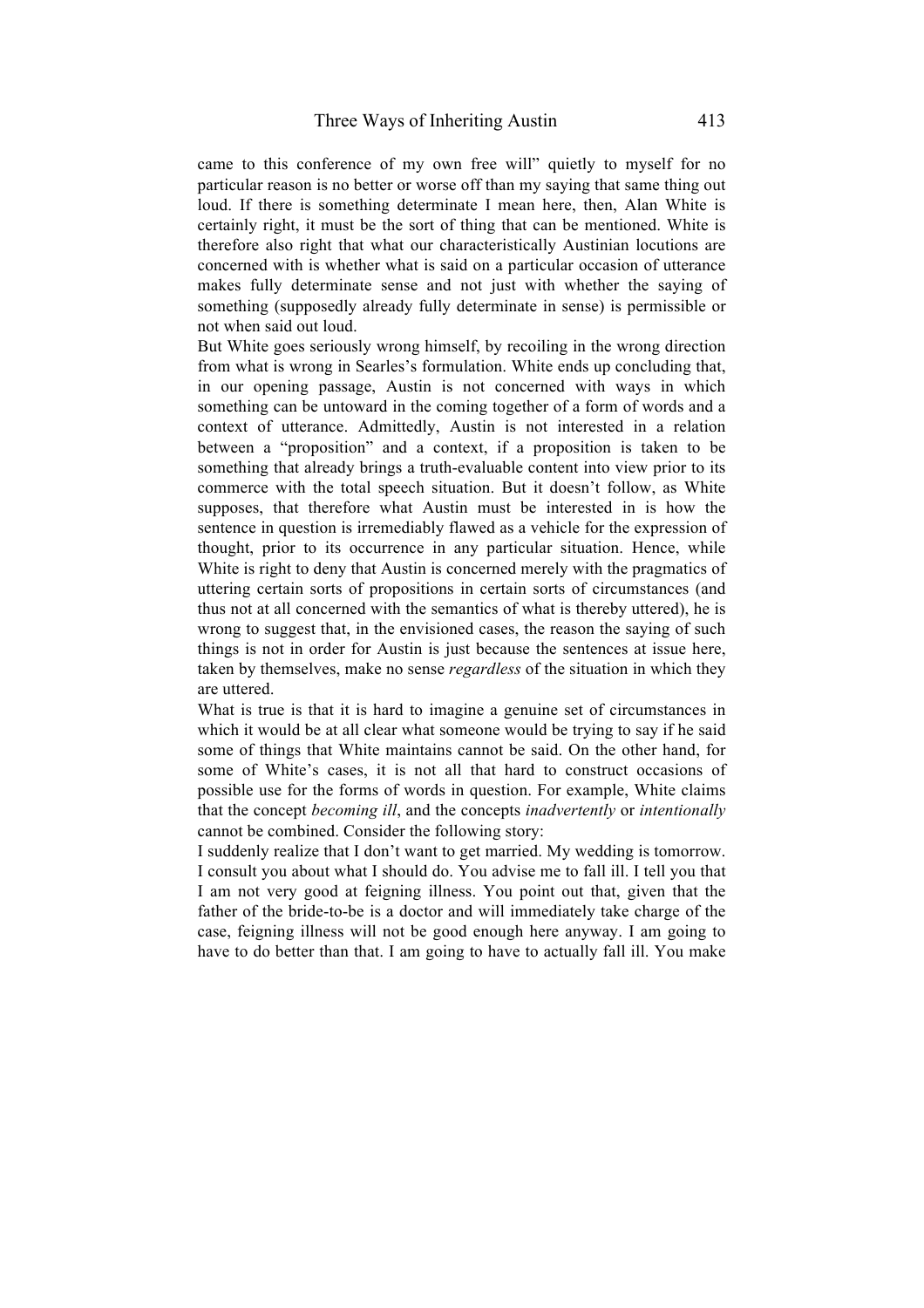various suggestions about how I might bring this about. They all sound quite ghastly. Moreover, I decide that I don't have the stomach for such deception. The thing to do is just to tell everyone the truth: I have had second thoughts about getting married and that is the reason I am calling off the wedding. I decide to make an announcement to that effect first thing in the morning. I go to bed. I wake up the next morning deathly ill. I am unable to get out of bed. I call for you and you greet me by saying: "So you did decide to become ill after all." I reply: "No, not at all, it was completely inadvertent." My friend, who has read a great deal of Freud, might argue that I am wrong about this and claim that it is no accident that my previously formed intention to become ill has now been fulfilled. The resulting argument between us presupposes what White denies, namely that we are each speaking sense.

The point of this example generalizes. If Travis's reading of Austin is right then Austin should not be in a hurry to claim about any sentence that it is the sort of thing that just can never in *any* circumstances be used to say something perfectly meaningful. Thus Austin, on this reading of him, will not be friendly to White's way of construing the idea that certain concepts can just never go together. White claims that the concepts of care, intention, etc., can never meaningfully combine with the concepts of knowledge, discovery, becoming ill, etc. *Pace* White, the full semantic content of what each of these concept-expressions can express itself depends, for Austin, upon the various unforesseable and surprising ways in which given occurrences of the expressions can interact with various unusual circumstances of use. White's picture of these concepts – as having an independent structure which is such as to preclude their combination in any possible context of use, presupposes a picture according to which we can fully determine which possible semantic contributions these expressions can make to what is said in any possible context of use independently of any consideration of those contexts of use themselves. To suppose this is to miss the import of Austin's Thesis no less fully than Searle does, albeit in a very different way.

Austin's point, in our opening passage, is neither one merely about a flaw in the pragmatics of certain utterances nor merely one about a flaw in the semantics of what thus gets uttered. Austin's point about a sentence such as 'He is sitting voluntarily in his chair' is neither that we already know just what it is being claimed here but it is very difficult to arrange for a situation that allows you to claim "it", nor is his point that the very sentence itself is meaningless and nothing can save it from being meaningless. His point is rather to bring out how a certain sort of accord between a sentence and a